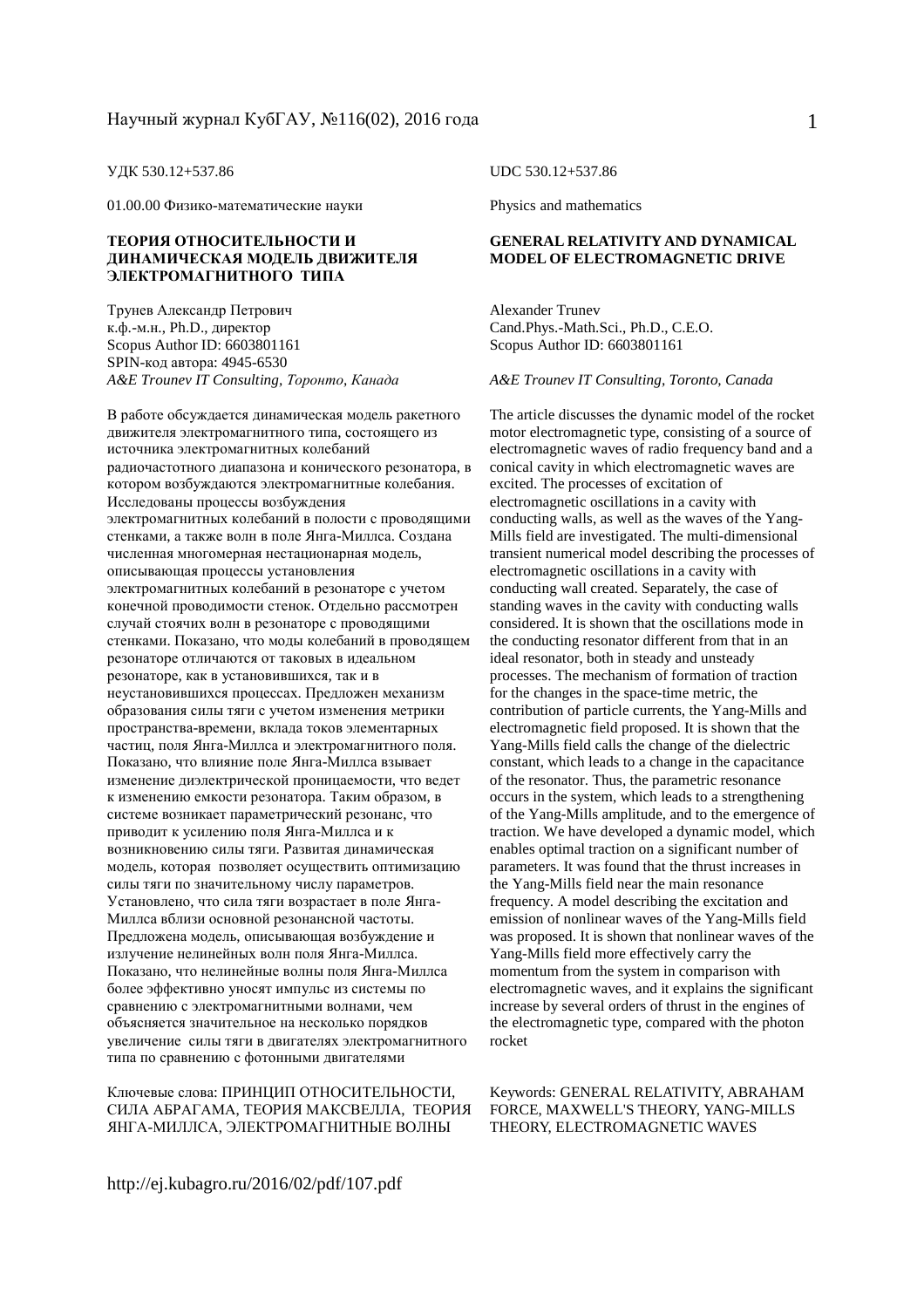## **Introduction**

For the exploration of the solar system and Galaxy, a new generation of engine must be created that would develop a constant traction force over a long period of time calculated in years, without significant loss of the spacecraft mass [1-5]. One of the devices with the needed parameters might be electromagnetic drive described in [6-16].

In [17-18] considered a dynamic model of the electromagnetic drive in which the thrust force arises as a consequence of changes in time of the Poynting vector that is known to lead to the emergence of the Abraham force [19-20]. It was established that the average value of the thrust force, as the Abraham force component gone be nonzero for any system comprising an oscillatory circuit (resonator) and a nonlinear resistance dependent on temperature. The mechanism of formation of traction taking into account changing the space-time metric and the contribution of the Yang-Mills and electromagnetic fields in the energy-momentum tensor was proposed. It is shown that electromagnetic drive system agrees with the laws of conservation of momentum and energy in view of the gravity field, in full compliance with the general relativity.

The physical problem of thrust force upon excitation of oscillations in the cavity with conducting walls was considered in [18]. The contribution of the vacuum polarization and elementary particle currents in the displacement current in Maxwell's theory in connection with the Yang-Mills theory has been estimated.

In this paper we investigate the effect of the Yang-Mills on the traction force occurring in a conical cavity due to the excitation of electromagnetic waves of radio frequency. The estimation of the contribution of the Yang-Mills field waves and the thermal vibrations in the thrust developed by the electromagnetic drive is given. It is shown that nonlinear waves of the Yang-Mills field more effectively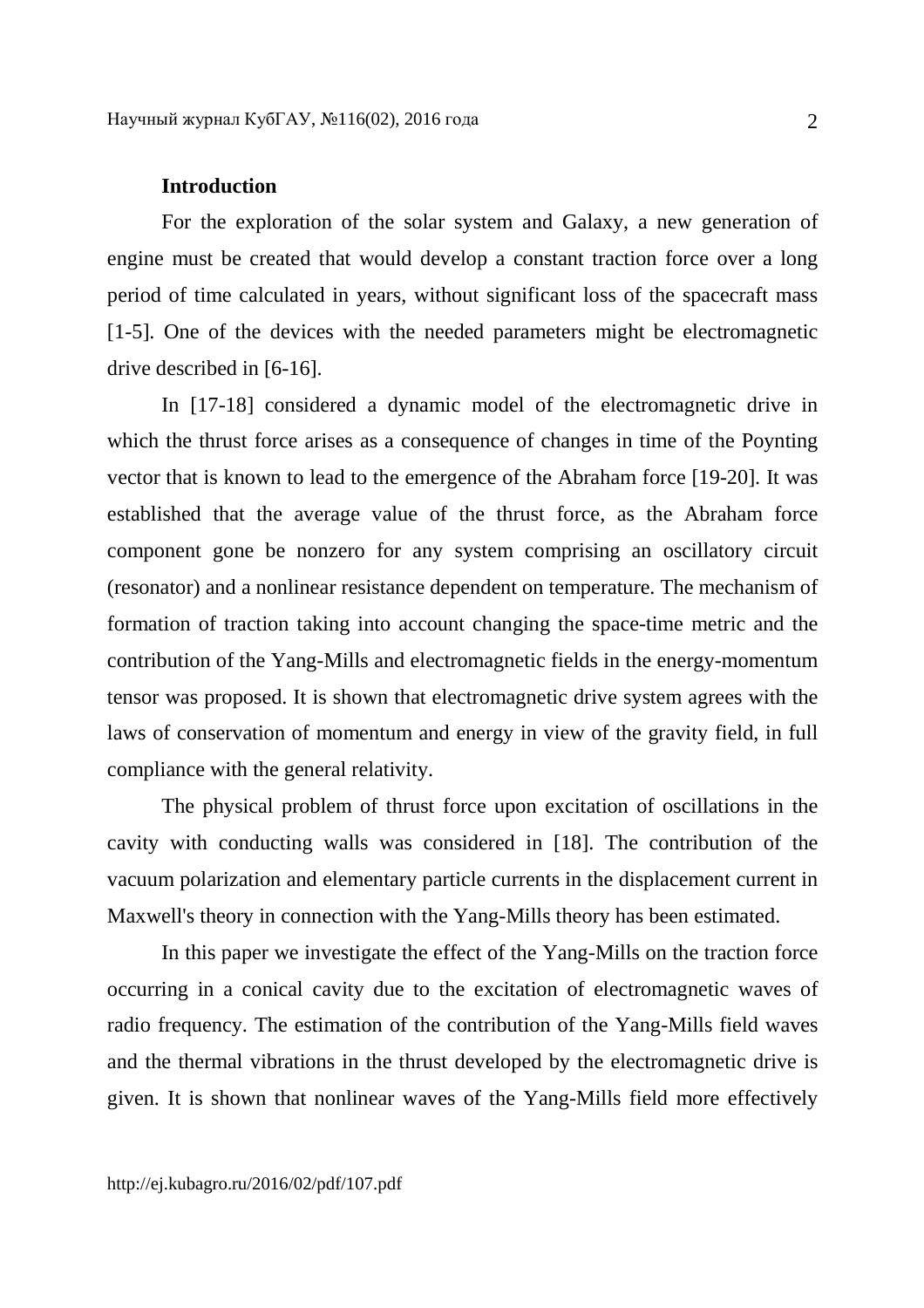carry the momentum from the system in comparison with electromagnetic waves, and it explains the significant increase by several orders of magnitude of thrust in the electromagnetic drive, compared with the photon rocket.

# **A dynamical model of the electromagnetic field in a cavity with conducting walls**

Electromagnetic drive such as [6-9] consists of a source of radio frequency electromagnetic waves and a conical cavity - Fig. 1. Excitation of electromagnetic waves in the cavity is getting through the side surface or the end surface of the smaller diameter. In our paper [17] the mode field oscillations have been studied in a conical cavity when excited by an end surface on the assumption that the solution is independent of the polar angle. In [18], the excitation source in the form of loops arranged parallel to the end walls of the cavity and symmetrically with respect to its axis considered.

For the simulation of electromagnetic oscillation in the cavity the Maxwell's theory was applied. As is known, in the case of axial symmetry can be distinguished vibration mode with the transverse electric field - the TE mode and the transverse magnetic field - TM modes. In the case of the TE modes can be assumed that the solution of Maxwell's equations in a cavity in a cylindrical coordinate system is reduced to the wave equation for a vector potential. For a description of the electromagnetic field in the cavity and in the walls it is necessary to take into account in the dynamics equations of the electromagnetic field electric currents induced in the wall cavity. In the simplest case, suppose that the Ohm's law is true so that,  $\mathbf{j} = \sigma \mathbf{E} = -\sigma \mathbf{A}_t$ , and thus we find

$$
\mathbf{A}_{tt} - c^2 \nabla^2 \mathbf{A} = \frac{\mathbf{j}}{\varepsilon_0} = -\frac{\sigma}{\varepsilon_0} \mathbf{A}_t, \quad \nabla \cdot \mathbf{A} = 0
$$
\n
$$
\mathbf{E} = -\mathbf{A}_t, \quad \mathbf{B} = \nabla \times \mathbf{A}
$$
\n(1)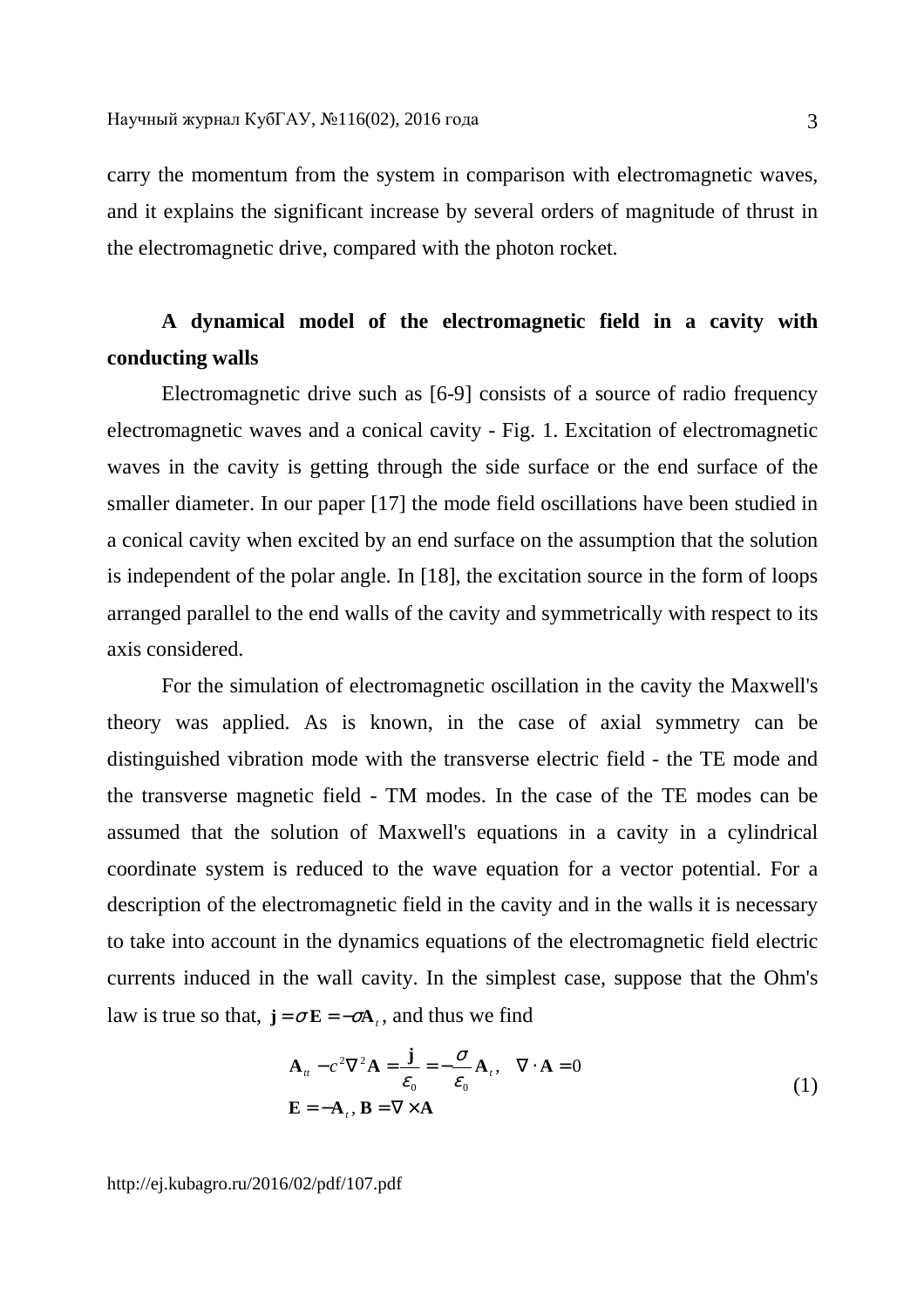In the cylindrical coordinate system  $(r, \varphi, z)$  and for  $\mathbf{A} = (0, A_{\varphi}(t, r, z), 0)$ equations (1) reduced to the form

$$
\frac{1}{c^2} \frac{\partial^2 A_{\varphi}}{\partial t^2} = \frac{\partial^2 A_{\varphi}}{\partial z^2} + \frac{\partial^2 A_{\varphi}}{\partial r^2} + \frac{1}{r} \frac{\partial A_{\varphi}}{\partial r} - \frac{A_{\varphi}}{r^2} - \frac{\sigma}{\varepsilon_0 c^2} \frac{\partial A_{\varphi}}{\partial t} - \frac{\tilde{j}_{\varphi}}{\varepsilon_0 c^2}
$$
\n
$$
E_{\varphi} = -\frac{\partial A_{\varphi}}{\partial t}, B_{r} = -\frac{\partial A_{\varphi}}{\partial z}, B_{z} = \frac{\partial A_{\varphi}}{\partial r} + \frac{A_{\varphi}}{r}
$$
\n(2)

The input current oscillating with the frequency of the magnetron

$$
\tilde{j}_{\varphi} = j_0 f(t) \sin(\omega t) \exp[-(r - r_c)^2 / r_0^2 - (z - z_c)^2 / r_0^2]
$$
\n(3)

Here, the function  $f(t)$  and parameters  $j_0$ ,  $\omega$ ,  $r_c$ ,  $z_c$ , describe the shape of the modulating signal, the current density, the frequency, the thickness and localization of the antenna ring respectively. The boundary conditions for the vector potential put zero everywhere on the outer surface of the cavity. This choice of boundary conditions due to the fact that high-frequency electromagnetic waves are attenuated in the conductive wall with the parameters of the electrical conductivity of copper at a depth of 1-2 microns, and it is the skin effect [20].

In Fig. 1 shows the field distribution in the cavity with dimensions (in meters)  $2r_1 = 0.15875$ ;  $2r_2 = 0.2794$ ;  $\Delta z = 0.2286$  at signal frequency without modulation  $\omega/2\pi = 1.8804$  *GHz*. In this case, according to [16] there is a noticeable traction, superior in 6390 the value of traction per unit of power established for the photon rocket as  $F/W = 1/c \approx 0.00333564$  *mN* / *kW* . Excitation of oscillations is performed on the side wall, the parameters of the antenna (in meters) are  $r_0 = 0.001$ ;  $r_c = 0.11$ ;  $z_c = 0.466$ . Note that the antenna dipole radiation allocated to the lower-left figure in red and blue.

With the frequency and cavity dimensions pointed above there is the mode TE011 dominated. Note that in an ideal cavity at this frequency the mode TE012 is excited [16-17].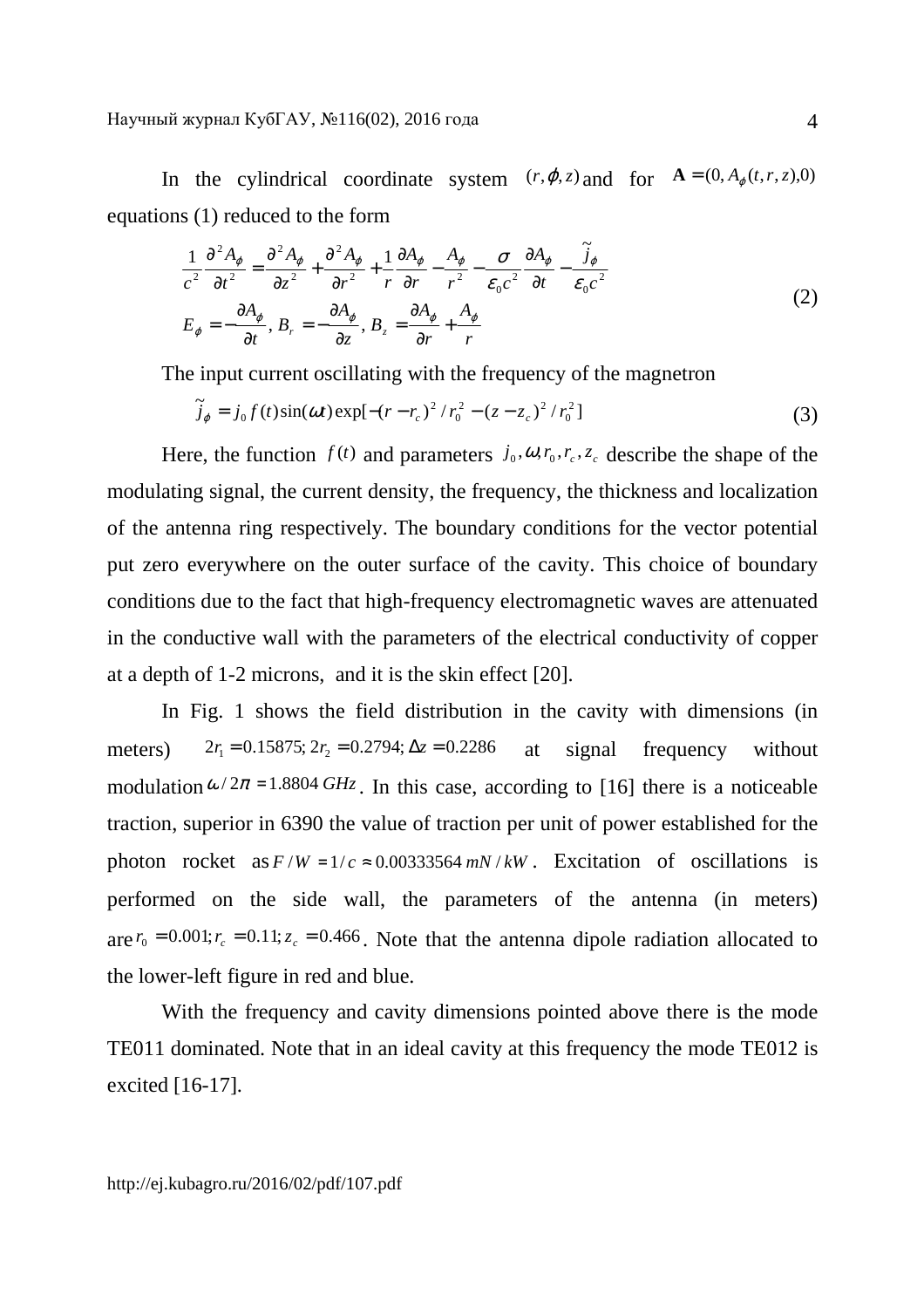Along with non-stationary model  $(1)$  -  $(3)$  we consider a model with standing waves in a conductive cavity when excited by monochromatic electromagnetic oscillations source

$$
\widetilde{J}_{\varphi} = j_0 \exp(i\omega t) \exp[-(r - r_c)^2 / r_0^2 - (z - z_c)^2 / r_0^2]
$$

Assuming that the vector potential changes periodically over time in proportion to  $exp(i\omega t)$ , we find from (1) the system of equations

$$
\omega^{2} \mathbf{A} + c^{2} \nabla^{2} \mathbf{A} = -\frac{\mathbf{j}}{\varepsilon_{0}} = \frac{i\sigma}{\varepsilon_{0}} \mathbf{A}, \quad \nabla \cdot \mathbf{A} = 0, \mathbf{A} = \mathbf{A}_{1} + i\mathbf{A}_{2}
$$
  
\n
$$
\mathbf{E} = -i\omega \mathbf{A}, \mathbf{B} = \nabla \times \mathbf{A}
$$
 (4)



Figure 1: Spatial and temporal distribution of  $A_{\varphi}$  component of the vector potential and the radial component of the magnetic field in a conical cavity [16].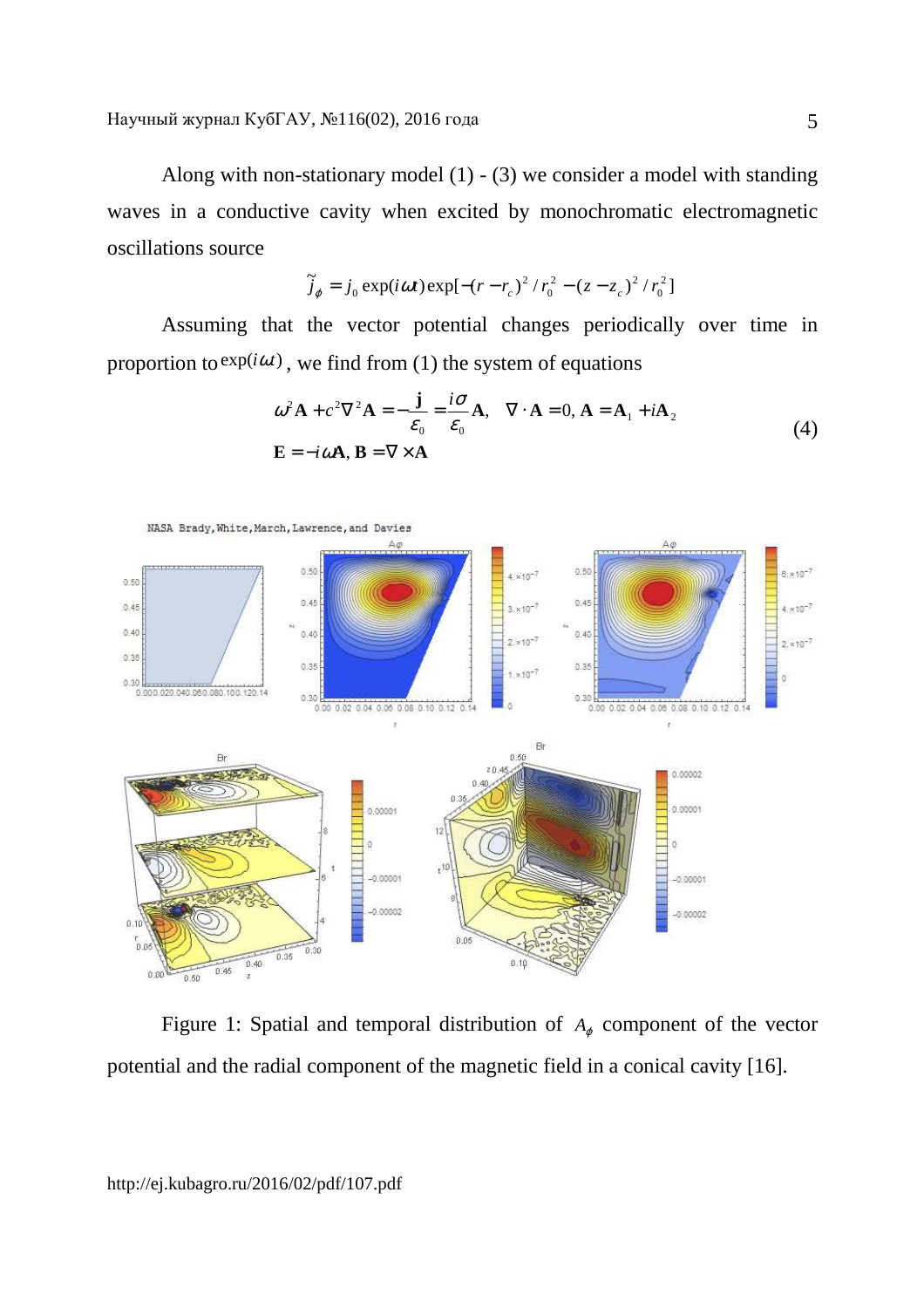In the case of TE modes the complex vector potential is described by equation

$$
\frac{\partial^2 A_{\varphi}}{\partial z^2} + \frac{\partial^2 A_{\varphi}}{\partial r^2} + \frac{1}{r} \frac{\partial A_{\varphi}}{\partial r} - \frac{A_{\varphi}}{r^2} - \frac{i \sigma A_{\varphi}}{\varepsilon_0 c^2} + k^2 A_{\varphi} = \frac{j_0 \exp[-(r - r_c)^2 / r_0^2 - (z - z_c)^2 / r_0^2]}{\varepsilon_0 c^2}
$$
\n
$$
E_{\varphi} = -i \omega A_{\varphi}, B_r = -\frac{\partial A_{\varphi}}{\partial z}, B_z = \frac{\partial A_{\varphi}}{\partial r} + \frac{A_{\varphi}}{r}
$$
\n(5)

The boundary conditions for the vector potential put zero everywhere on the outer surface of the cavity. Fig. 2 shows the distribution of the real and imaginary parts of the vector potential with the cavity parameters  $2r_1 = 0.15875$ ;  $2r_2 = 0.2794$ ;  $\Delta z = 0.2286$  in the resonator at a signal frequency  $\omega/2\pi = 1.8804 \text{ GHz}$  - top and at  $\omega/2\pi = 2.168 \text{ GHz}$  - the bottom. We see that in the first case in the cavity with conducting walls excited TE011 mode, and in the second case - TE012. Note that in an ideal cavity in both cases the mode TE012 is excited [16-17].

Define the Poynting vector according to

$$
S = E \times H \tag{6}
$$

The electromagnetic field momentum in the cavity volume is

$$
\mathbf{P} = \frac{1}{c^2} \int \mathbf{S}dV = \frac{1}{c^2} \int \mathbf{E} \times \mathbf{H}dV
$$
 (7)

Abraham force applied to the cavity volume is defined as (8)

$$
\mathbf{F} = \frac{d\mathbf{P}}{dt} = \frac{1}{c^2} \int (\partial \mathbf{S} / \partial t) dV
$$
 (8)

Abraham force (8) applied to the volume of the medium filling the cavity, can be represented in two ways - in the non-relativistic form (taking into account the reaction of ether) [19] and in the relativistic form [19-20], therefore

$$
\mathbf{F}_{AE} = \int \frac{\mathcal{E}_{\nu} \mu_{\nu}}{c^2} \frac{\partial \mathbf{S}}{\partial t} dV, \quad \mathbf{F}_{AR} = \int \frac{(\mathcal{E}_{\nu} \mu_{\nu} - 1)}{c^2} \frac{\partial \mathbf{S}}{\partial t} dV
$$
(9)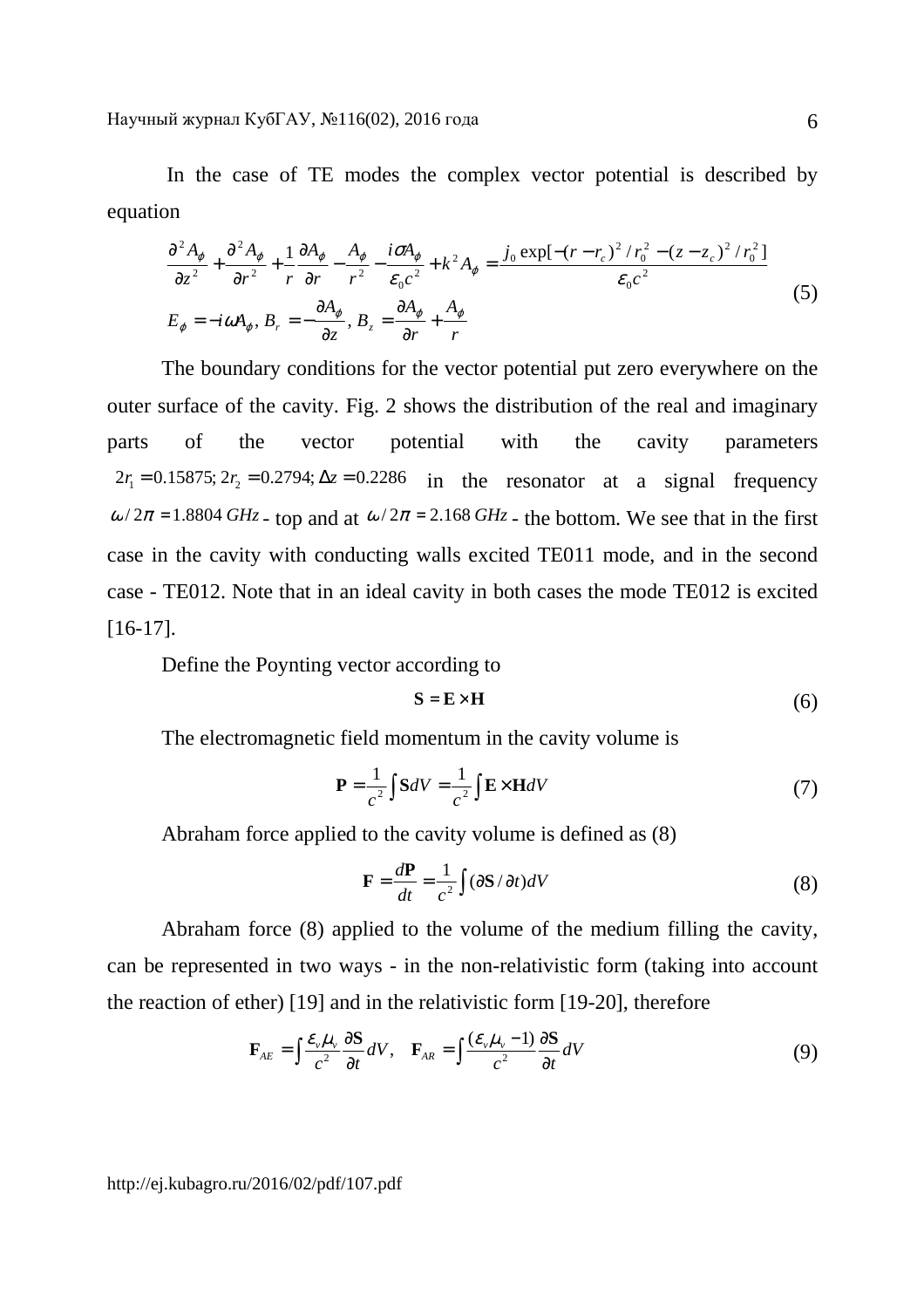Here  $\varepsilon_{\nu}$ ,  $\mu_{\nu}$  - the relative permittivity and the magnetic permeability of the medium respectively. Using the solution of the problem (4) - (5) we find that the Poynting vector oscillates in the cavity with double frequency, so whatever the expression (9) we did take, the average over many periods of oscillation value of the Abraham force is zero. This theoretical conclusion is the main argument for a critical assessment of the possibility of movement without the momentum radiation, in which, it seems obvious violated Newton's third law [22-23].



Figure 2: The spatial distribution of the real and imaginary parts of the vector potential in the conical cavity NASA [16]. In the upper figures show the TE011 mode at a frequency of 1.8804 GHz, the lower figures - TE012 mode at a frequency of 2.168 GHz.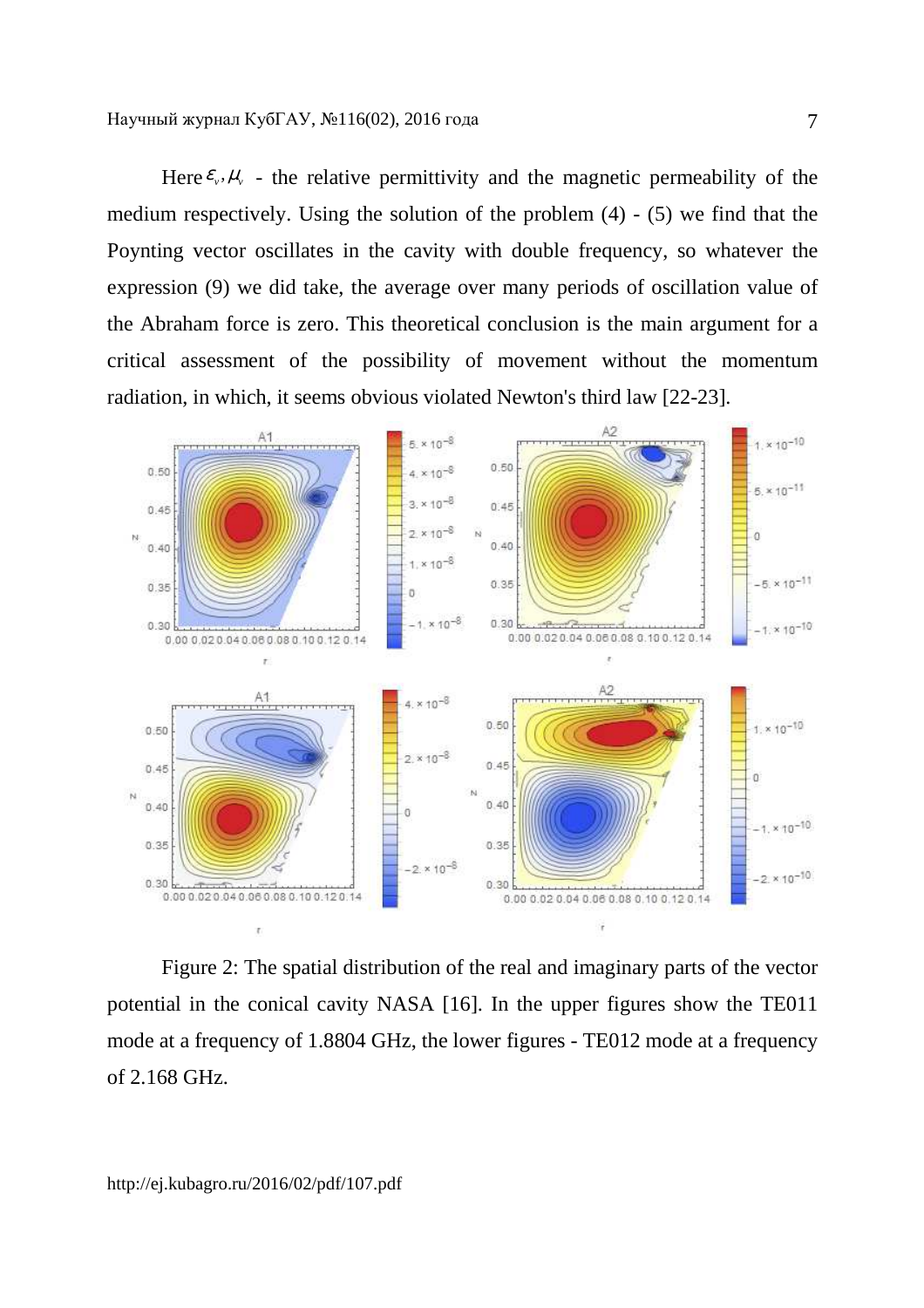On the other hand, numerous experimental data obtained by different research groups [21], strongly suggest the presence of a constant thrust that occurs in the conical cavity in the excitation of oscillations of the electromagnetic field of radio frequency.

Note that if in the expressions (9) we will consider the parameters  $\varepsilon_v$ ,  $\mu_v$ depending on certain fields - electromagnetic, gravitational, Yang-Mills, Higgs, and so on, the result of averaging the expressions there is force acting on the system [17-18]. In the Maxwell's original theory the system moves relying on ether. In Einstein's theory of relativity, the system interacts with the space-time [17-18], in Yang-Mills theory the system reacts with hadrons and gluons [24-31].

The traction force, according to numerous experimental data [21], dependent on the quality factor Q - see Fig. 3. It should be noted that the thrust per unit of power, which is developing an electromagnetic drive according to [16, 21], considerably exceeds the same indicator for the photon rocket defined as  $F/W = 1/c \approx 0.00333564$  *mN* / *kW*.

If the cavity wall is made of a material having a strong dependence electric conductivity on the temperature, such as copper, there are nonlinear oscillation caused by temperature fluctuations observed in this system, in addition to the linear electromagnetic waves. Indeed, the wall temperature is dependent on the magnitude of the losses of electromagnetic energy in the cavity, which in according to Joule law is proportional to

$$
\mathbf{j}^2/\sigma = \sigma(T)\mathbf{E}^2.
$$

Excess heat is removed from the walls by conduction and radiation of different kinds. The heat equation in this case has the form

$$
\rho c_p T_t = \lambda \nabla^2 T + \sigma(T) \mathbf{E}^2 - \sigma_{SB} T^4
$$
\n(10)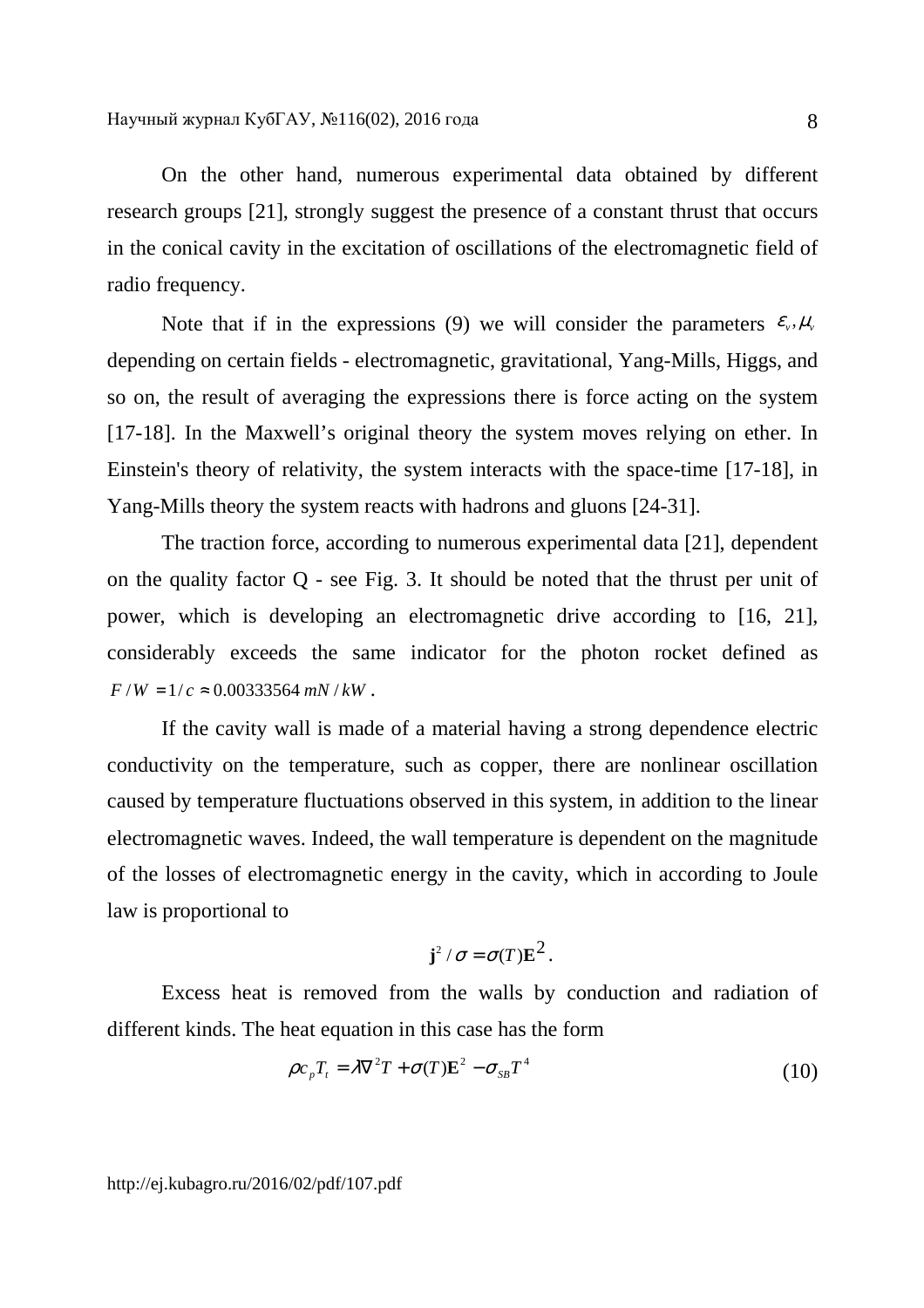Here  $\rho, c_p, \lambda, \sigma_{SB}$  - the density of the wall material, specific heat, thermal conductivity, and the parameter in the Stefan-Boltzmann law, respectively.



Figure 3: The dependence of the traction force per unit of power from the quality factor Q according to [21] (top) and the calculated value of the dependence of the normalized traction force from the Q parameter in the model (12) (bottom) together with the data [21].

Note that in the case of the Yang-Mills theory the equilibrium radiation also follows Stefan-Boltzmann law [24]. However, consideration of the effect of the Yang-Mills field on the processes in the cavity is not limited to the account of possible losses. The main contribution of the Yang-Mills field is in the excitation of particle currents, which lead to a change in the value of the displacement current in the Maxwell equations [18].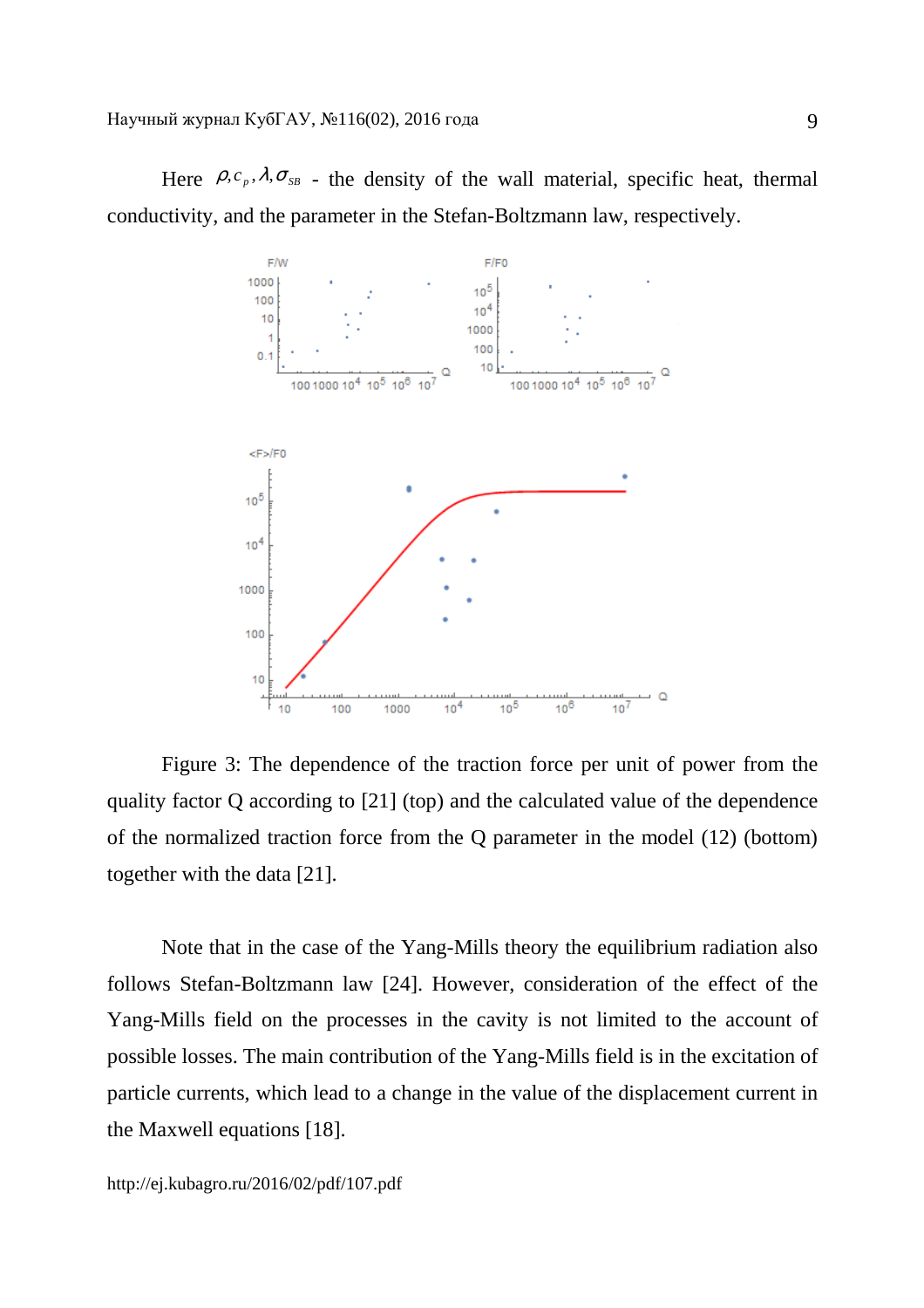## **A dynamic model of the electromagnetic drive**

The system of dynamic equations describing the processes in the cavity, is [17-18]

$$
L\frac{dI}{dt} + R\left(1 + \frac{1}{R}\frac{dR}{dT}(T - T_0)\right)I + \frac{1}{C}\int_0^t I dt = U_0 \cos(\omega t)
$$
  

$$
\frac{dT}{dt} = \frac{\lambda B}{mc_p}(T_0 - T) + \frac{R}{mc_p}\left(1 + \frac{1}{R}\frac{dR}{dT}(T - T_0)\right)I^2 - \frac{\sigma_{SB}}{\rho c_p}T^4
$$
(11)

Here  $C, L, R, m$  - capacitance, inductance, resistance and mass of the resonator;  $U_0$ , $\omega$  - amplitude and frequency of the excitation signal;  $B$ , $T_0$  - the heat transfer parameter and temperature of the thermostat accordingly. Let  $\omega_0 = 1/\sqrt{LC}$ . the main frequency of the resonator, we define the dimensionless parameters

$$
\tau = \omega_0 t, \quad q = \frac{1}{CU_0\omega_0} \int_0^{\tau} I d\tau, \quad u = T/T_0, \quad k = \omega/\omega_0
$$

$$
\alpha = \frac{T_0}{R} \frac{dR}{dT}, \quad a = \frac{\sigma_{SB}}{\omega_0 \rho c_p} T_0^4, \quad b = \frac{\lambda B}{\omega_0 m c_p}, \quad Q = \frac{1}{RC\omega_0}, \beta = \frac{CU_0^2}{mc_pT_0}
$$

In this notation the system  $(11)$  takes the form

$$
q'' + Q_0^{-1}(1 + \alpha(u-1))q' + q = \cos(k\tau)
$$
  
 
$$
u' = b(1-u) + \beta Q_0^{-1}(1 + \alpha(u-1))q'^2 - au^4
$$
 (12)

Let us express the Abraham force through the parameters of the model (12). To do this, we divide the Abraham force into two parts

$$
\mathbf{F} = \frac{1}{c^2} \int (\partial \mathbf{S} / \partial t) dV = \frac{1}{c^2} \int \mathbf{E}_t \times \mathbf{H} dV + \frac{1}{c^2} \int \mathbf{E} \times \mathbf{H}_t dV
$$
 (13)

In Maxwell's theory two parts of force (13) applied to ether. We assume in the theory of relativity, that the system has other fields - gravitational field, the Yang-Mills field, the Higgs field, which break the symmetry of the system, which leads to the appearance of traction.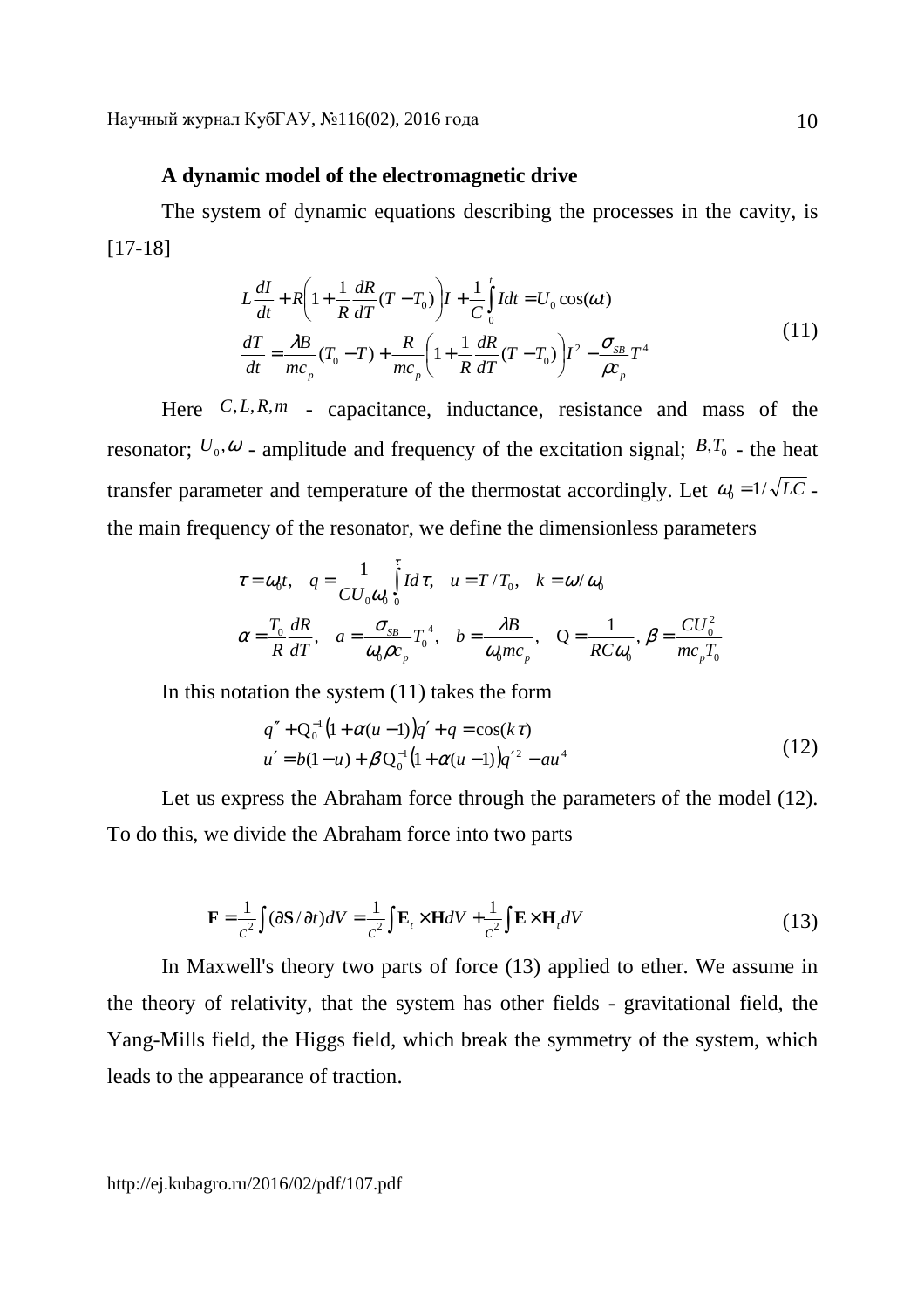According to [17-18], only the first integral on the right side of (13) gives a contribution to the force of traction. This is because the displacement current in Maxwell's theory depends on the dielectric polarization, i.e., from microscopic processes, whereas Faraday's law of induction is determined by macroscopic parameters - the relative velocity and geometry of the body.

Consequently, in the excitation of vacuum fluctuations it is necessary to take into account the dependence of the displacement current from the elementary particles current [18].

Note, as a vector potential is proportional to the current  $A \sim \mu I$  then magnetic field in the cavity associated with current, and the electric field - with the time derivative of the current. Hence, we find

$$
F_z = \frac{1}{c^2} \int (\mathbf{E}_t \times \mathbf{H})_z dV = -F_0 q' q''', \quad F_0 = \kappa \frac{\omega I_0 U_0 l}{c^2}
$$
 (14)

Here  $l$ - the characteristic size of the cavity,  $K$ - a numerical coefficient of order unity. The average value of the force is defined as

$$
\overline{F}_z = -F_0 \lim_{\tau \to \infty} \frac{1}{\tau} \int_0^{\tau} q' q''' d\tau
$$
\n(15)

We also define the average on a time interval

$$
\langle F_z \rangle = -\frac{F_0}{\tau} \int_0^{\tau} q' q''' d\tau \tag{16}
$$

The results of calculation of the average thrust obtained from the numerical solving of the equation system (12) shown in Fig. 3. In double logarithmic scale it looks like calculated curve is in a qualitative agreement with experimental data.

### **Dynamics of the Yang-Mills field**

Let consider the dynamics of the Yang-Mills field in macroscopic devices such as an electromagnetic drive [18]. We assume that in a conical cavity, along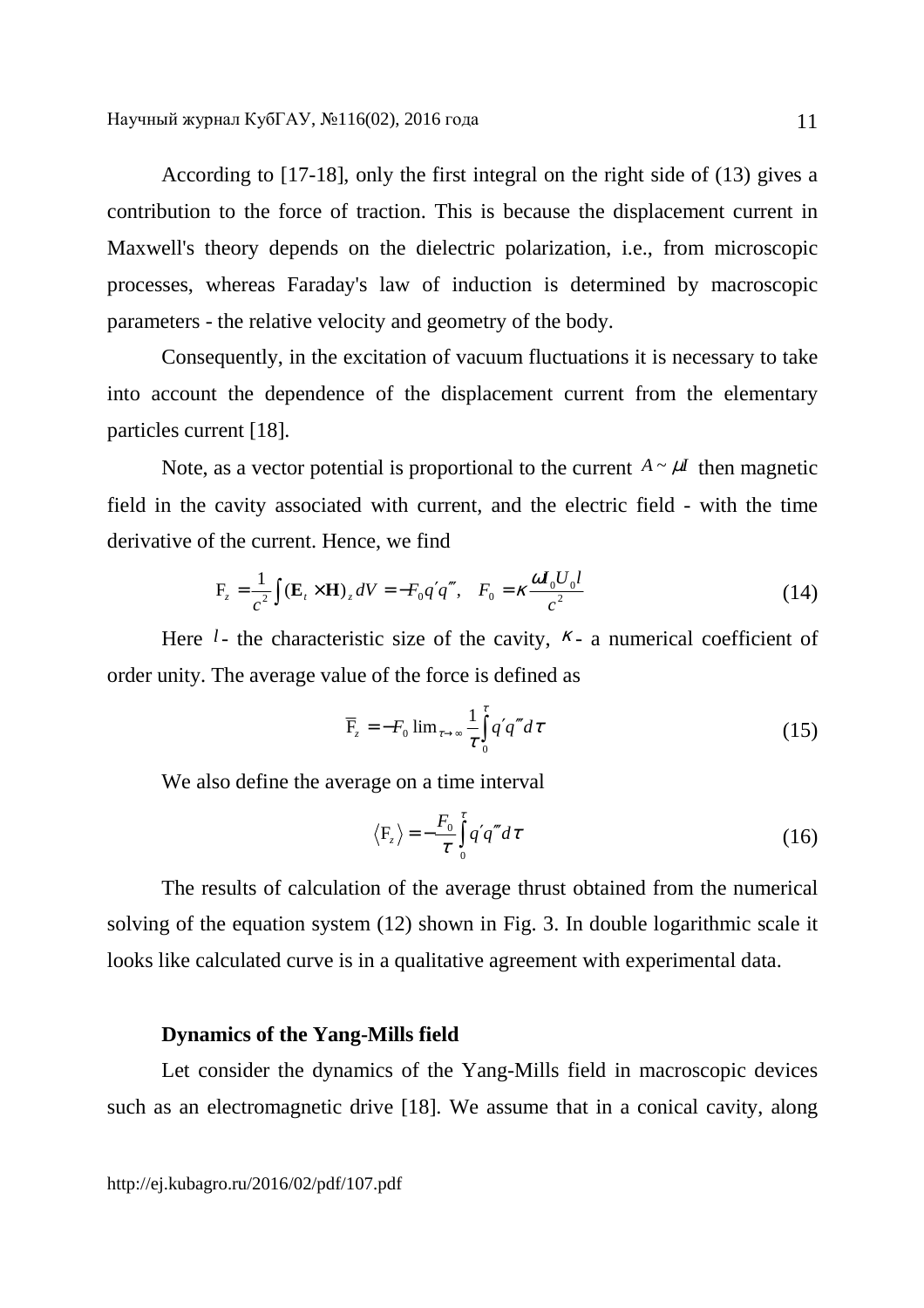with the electromagnetic field there is the Yang-Mills field excited, which takes the part of the momentum emitted by the system.

In the case of the *SU*(3) symmetry the Yang-Mills equations are reduced to the form [25-28]

$$
\partial_{\mu} F_{\mu\nu}^{B} + g_{YM} f^{BCD} A_{\mu}^{C} F_{\mu\nu}^{D} = 0
$$
\n
$$
F_{\mu\nu}^{B} = \partial_{\mu} A_{\nu}^{B} - \partial_{\nu} A_{\mu}^{B} + g_{YM} f^{BCD} A_{\mu}^{C} A_{\nu}^{D}
$$
\n(17)

Here  $B, C, D = 1, 2, 3, \ldots, 8$  - the color indices (the number of color fields is eight);  $g_{\scriptscriptstyle TM}$  - the coupling constant,  $f^{\scriptscriptstyle BCD}$  - structure constants of the gauge group *SU*(3).

The problem can be simplified by considering some average parameters [28]. By averaging the Lagrangian of the system  $L_{SU(3)} = \frac{1}{4} F_{\mu\nu}^A F^{A\mu\nu}$  $L_{SU(3)} = \frac{1}{4} F_{\mu\nu}^A F^A$  $\chi_{(3)} = \frac{1}{4} F_{\mu\nu}^A F^{A\mu\nu}$ , we find the Lagrangian of the new model and system of dynamic equations [28]

$$
c^{-2}\phi_{tt}^{a} - \nabla^{2}\phi^{a} + \left[ (\chi^{m}\chi^{m}) + \lambda_{1}(\phi^{a}\phi^{a}) - \phi_{0}^{2} \right] \phi^{a} = 0
$$
  
\n
$$
c^{-2}\chi_{tt}^{m} - \nabla^{2}\chi^{m} + \left[ (\phi^{a}\phi^{a}) + \lambda_{2}(\chi^{m}\chi^{m}) - \chi_{0}^{2} \right] \chi^{m} = 0
$$
\n(18)

Here  $a = 1, 2, 3; m = 4, 5, \dots, 8$  - the color indices, with repeated indices is assumed summation,  $\lambda_1, \lambda_2, \phi_0, \chi_0$  - the model parameters.

Consider a two-component system, suggesting that only two fields in the system (18) with indices  $a=1; m=4$  contribute to the dynamics of the Yang-Mills field in the cavity. In this case, the standing waves of the Yang-Mills field excited in the cavity - Fig. 4-5.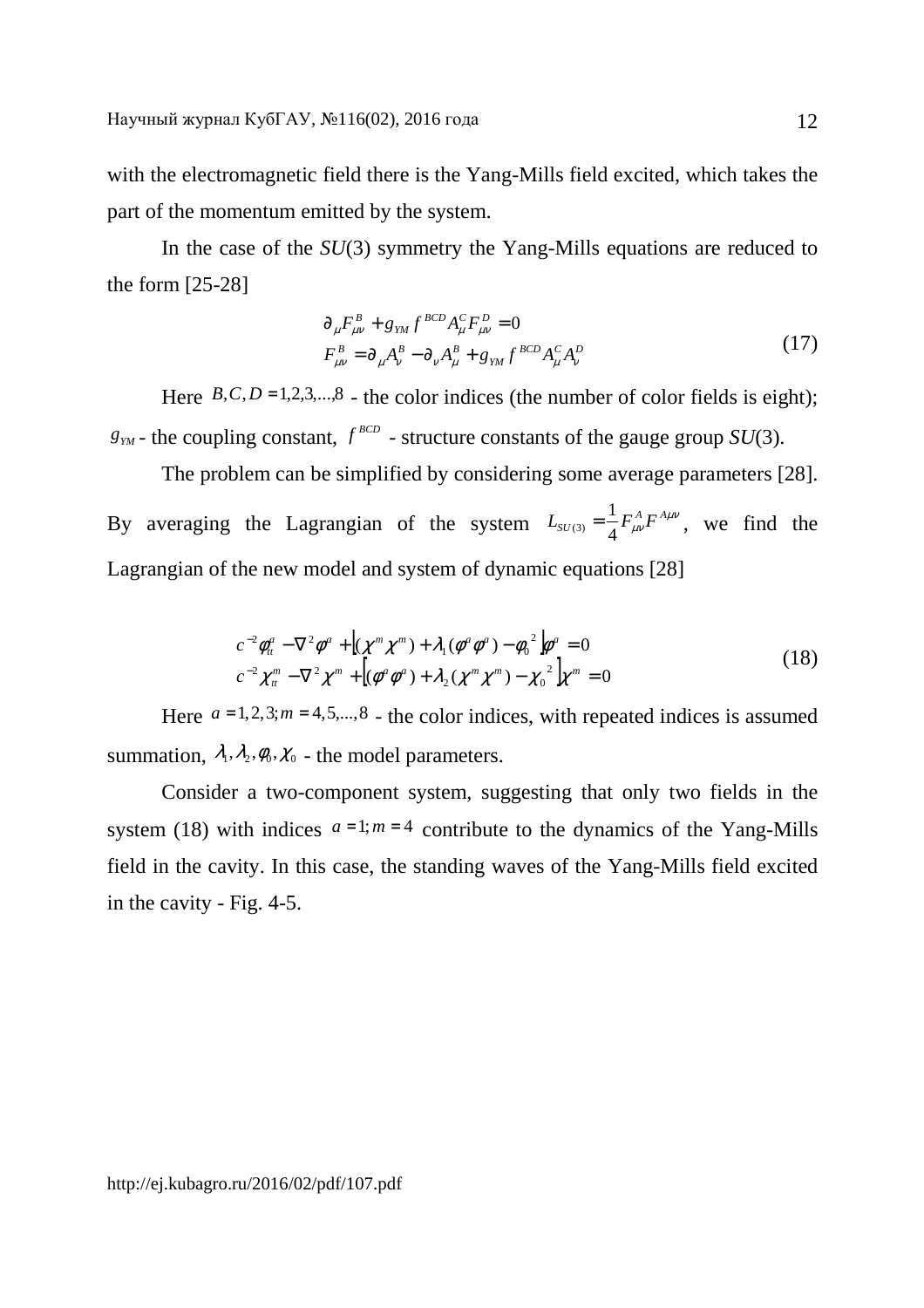

Figure 4: The dynamics of an electromagnetic field interacting with the Yang-Mills field in NASA conical cavity [16] with excitation electromagnetic waves at a frequency of 1.8804 GHz on a side surface at different points in time  $\omega t = (8\pi + 0.1)/3$ ,  $(8\pi + 0.1)/2$ ,  $8\pi + 0.1$ - from left to right, respectively.

Assuming that the Yang-Mills field interacts with the electromagnetic field through the conduction current and displacement current, we write the system of two equations in the form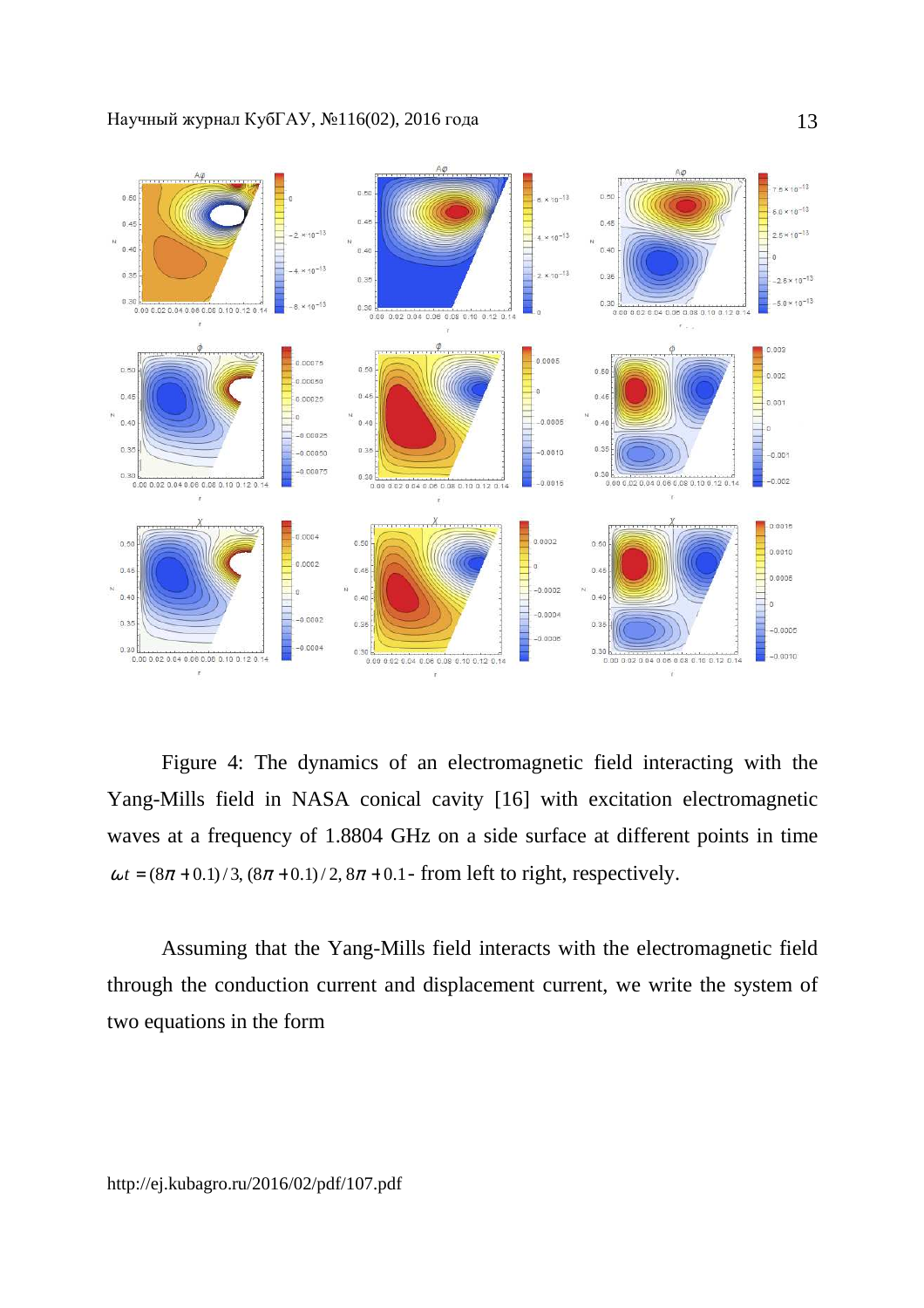$$
\frac{1}{c^2} \frac{\partial^2 \phi}{\partial t^2} - \nabla^2 \phi + (\chi^2 + \lambda_1 \phi^2 - \phi_0^2) \phi = (\mathbf{k}_{\phi} \cdot \mathbf{j})
$$
\n
$$
\frac{1}{c^2} \frac{\partial^2 \chi}{\partial t^2} - \nabla^2 \chi + (\phi^2 + \lambda_1 \chi^2 - \chi_0^2) \chi = (\mathbf{k}_{\chi} \cdot \mathbf{j})
$$
\n(19)

The conduction current is given by equation  $\mathbf{j} = \sigma \mathbf{E} = -\sigma \mathbf{A}_i$ , and vectors  $\mathbf{k}_{\phi}$ ,  $\mathbf{k}_{\chi}$  characterize the environment in which the interaction occurs. It can be assumed that the permittivity of vacuum varies in the presence of the Yang-Mills field. Indeed, the Yang-Mills field interacts with the whole set of hadrons [27-29]. Consequently, currents of charged particles can be excited in the volume of the cavity and in the walls [18]. We model the dependence of the permittivity of the Yang-Mills field in the form

$$
\varepsilon = \varepsilon_0 [1 + k_{YM} (\phi_t^2 + \chi_t^2)] \tag{20}
$$

Here  $k_{\mu\nu}$  - coupling parameter of the Yang-Mills field to the electromagnetic field. Note that the parameter  $k_{<sub>YM</sub>}$  can be either positive or negative. Such a change in the electric constant, leading to a change in the speed of light, can be viewed as a change in the metric of system. Indeed, for the effect associated with the change in the metric we have the following expression for traction force [17]

$$
\varepsilon = \varepsilon_0 / \sqrt{g_{00}}, \mu = \mu_0 / \sqrt{g_{00}} \qquad , \qquad \mathbf{F}_{AR} = \int \frac{(1 - g_{00})}{c^2 g_{00}} \frac{\partial \mathbf{S}}{\partial t} dV \tag{21}
$$

Here  $g_{\omega}$  is a component of the metric tensor. Note that the Yang-Mills field contributes to the variation of the metric along with the electromagnetic field [30- 31]. Therefore, it can be assumed that the traction force is determined according to the second expression (9), in which the parameters of the medium depends on the parameters of the Yang-Mills field in accordance with (20), thus we have

$$
\mathbf{F}_{AR} = \int \frac{(\varepsilon_v \mu_v - 1)}{c^2} \frac{\partial \mathbf{S}}{\partial t} dV = \int \frac{k_{YM} (\phi_t^2 + \chi_t^2)}{c^2} \frac{\partial \mathbf{S}}{\partial t} dV \tag{22}
$$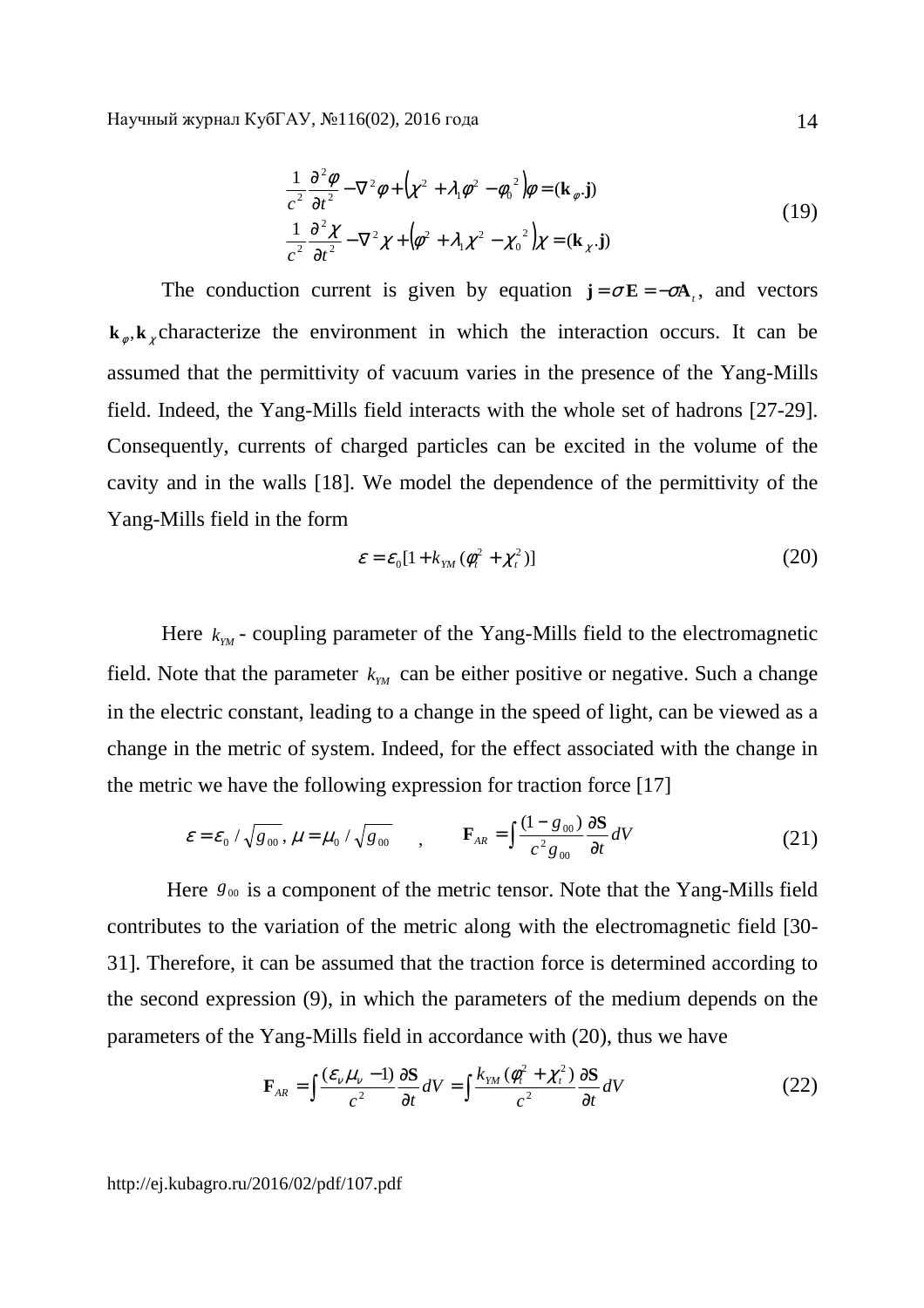Note that in the expression (22) we take into account the full contribution of the Poynting vector changes in the volume of the system, without selecting the displacement current, as we have done in the derivation of the expression (14). This means that the thrust model [6, 12, 14], based on Maxwell's theory can also be described by the expression (22).



Figure 5: The dynamics of an electromagnetic field interacting with the Yang-Mills field in NASA conical cavity [16] with excitation electromagnetic waves at a frequency of 1.8804 GHz on a side surface at different points in time  $\omega t = (8\pi + 0.1)/3$ ,  $(8\pi + 0.1)/2$ ,  $8\pi + 0.1$ - from left to right, respectively. System parameters correspond to the resonance conditions.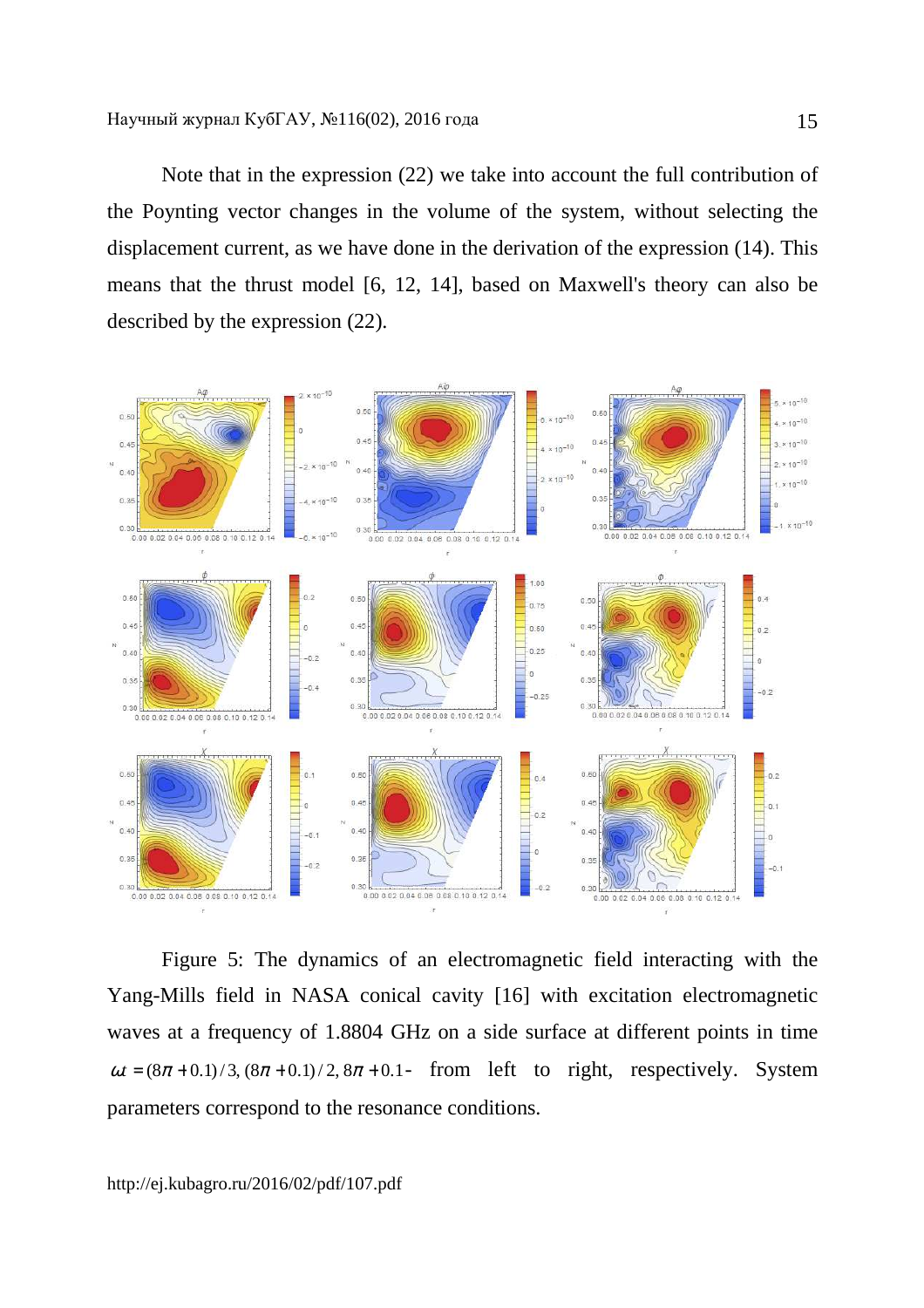The system of equations (1) and (19) was used to model the dynamics of the electromagnetic field interacting in a cavity with conducting walls and with the Yang-Mills field - Fig. 4-5. In the first equation (1)we assume that the speed of light is related to the electric constant,  $c^2 = 1/\epsilon \mu_0$ , which is expressed in the form (20). In the case of conical cavity we use the equation (2) and (3). As a result, we find the distribution of the field on the side of resonance - Fig. 4, and at resonance - Fig. 5. Note that in the case of resonance parameters of the electromagnetic field and the Yang-Mills field increased by three orders - Fig. 5. In this case there is a characteristic ripple, indicating the transition to chaotic behavior in the Yang-Mills theory [32-33].

We form a dynamic model describing the processes in the cavity based on the Yang-Mills theory. As the base model using the system of equations (11), in which we assume that the conductivity of the system and its capacity is dependent on the Yang-Mills field, thus we have

$$
L\frac{dI}{dt} + R(T,\phi,\chi)I + \frac{1}{C(\varepsilon)}\int_{0}^{t} Idt = U_{0}\cos(\omega t)
$$
  

$$
\frac{dT}{dt} = \frac{\lambda B}{mc_{p}}(T_{0} - T) + \frac{R(T,\phi,\chi)}{mc_{p}}I^{2} - \frac{\sigma_{SB}}{\rho c_{p}}T^{4}
$$
  

$$
\frac{d^{2}\phi}{dt^{2}} = c^{2}\phi(\chi^{2} + \lambda_{1}\phi^{2} - \phi_{0}^{2}) + k_{\phi}I,
$$
  

$$
\frac{d^{2}\chi}{dt^{2}} = c^{2}\chi(\phi^{2} + \lambda_{2}\chi^{2} - \chi_{0}^{2}) + k_{\chi}I
$$
 (23)

 As can be seen from the first equation (23) a periodic change in capacitance leads to a parametric resonance in the system since the main frequency  $1/\sqrt{LC(\varepsilon)}$  is not a constant in this case. On the other hand, according to (19), we have the excitation of the Yang-Mills field through interaction with the conduction current.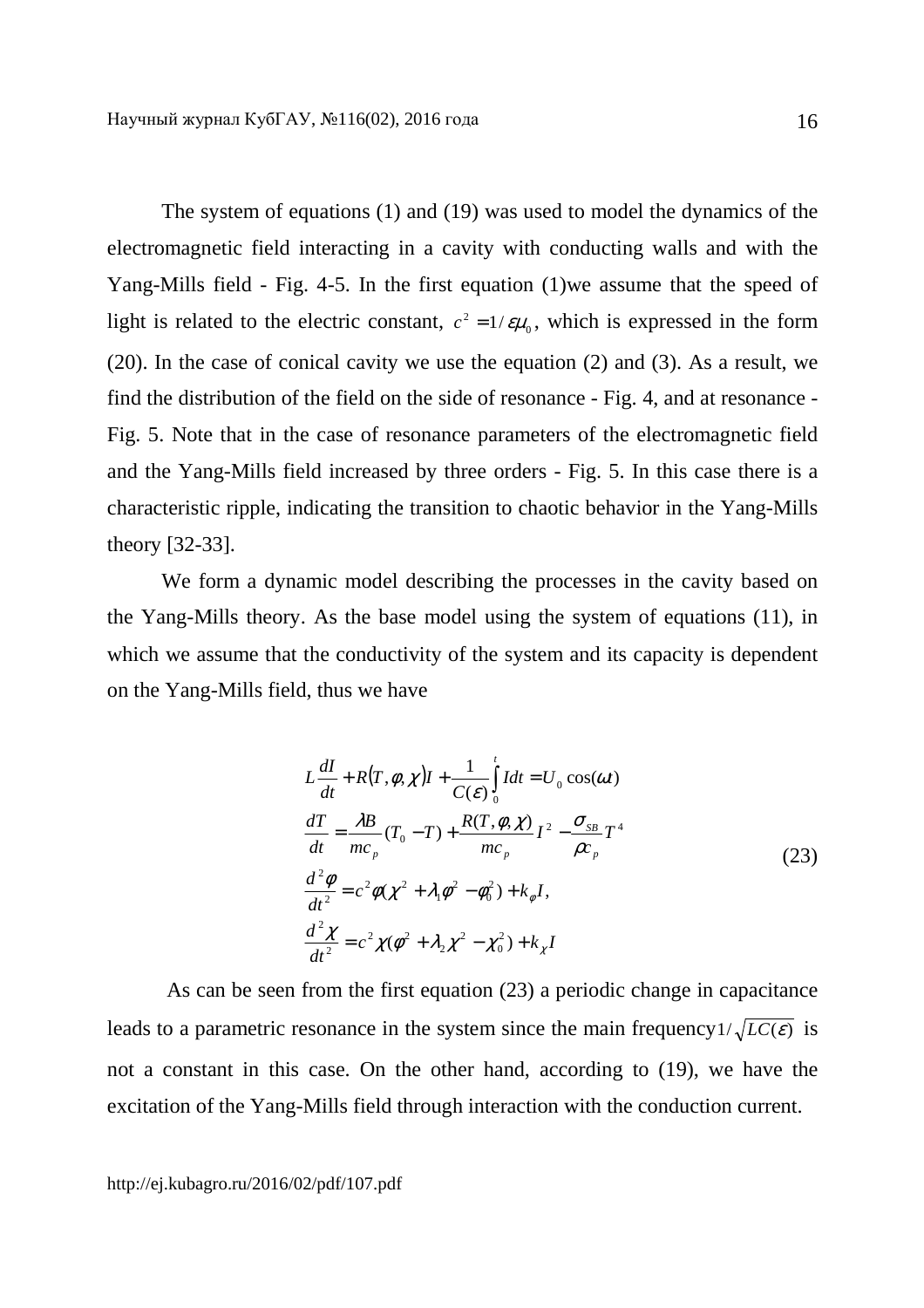In equations (19) and (23) there are constants calculated in the Yang-Mills theory [25-26, 28, 32]:  $\lambda_1 = 0.1$ ;  $\lambda_2 = 1$ ;  $\phi_0 = 1.6171579$ ,  $\chi_0 = 1.49273856$ .

The thrust is expressed through the parameters of the model (23) (see [34])

$$
F_z = \frac{1}{c^2} \int k_{YM} (\phi_t^2 + \chi_t^2) \partial (E \times H)_z / \partial t dV = F_0 \frac{(\dot{\phi}^2 + \dot{\chi}^2)}{\langle \dot{\phi}^2 + \dot{\chi}^2 \rangle} \frac{(q'q''' + q''^2)}{(1 + \alpha(u - 1))},
$$
  
\n
$$
F_0 = \kappa_{YM} \frac{I_0 U_0 \omega l}{c^2}
$$
 (24)

Here we used the dependence of the interaction parameter on the temperature [18, 34]. Fig. 6 presents options to optimize traction in the presence of the Yang-Mills field. Note that in the Yang-Mills field, there is a delay in the establishment of traction due to the development of non-linear process – see Fig. 6.



Figure 6: The temperature, normalized force, the current and parameters of the Yang-Mills field in the cavity with quality factor  $Q = 10<sup>4</sup>$  calculated from the model (23) - (24) with parameters (25). The upper and lower drawings obtained with interaction parameter  $k_{YM} = \mp 10^{-3}$  respectively.

Model (23) - (24) was used to calculate the dependence of the thrust of the cavity quality factor  $Q$  - Fig.  $(7)$ , with the following parameters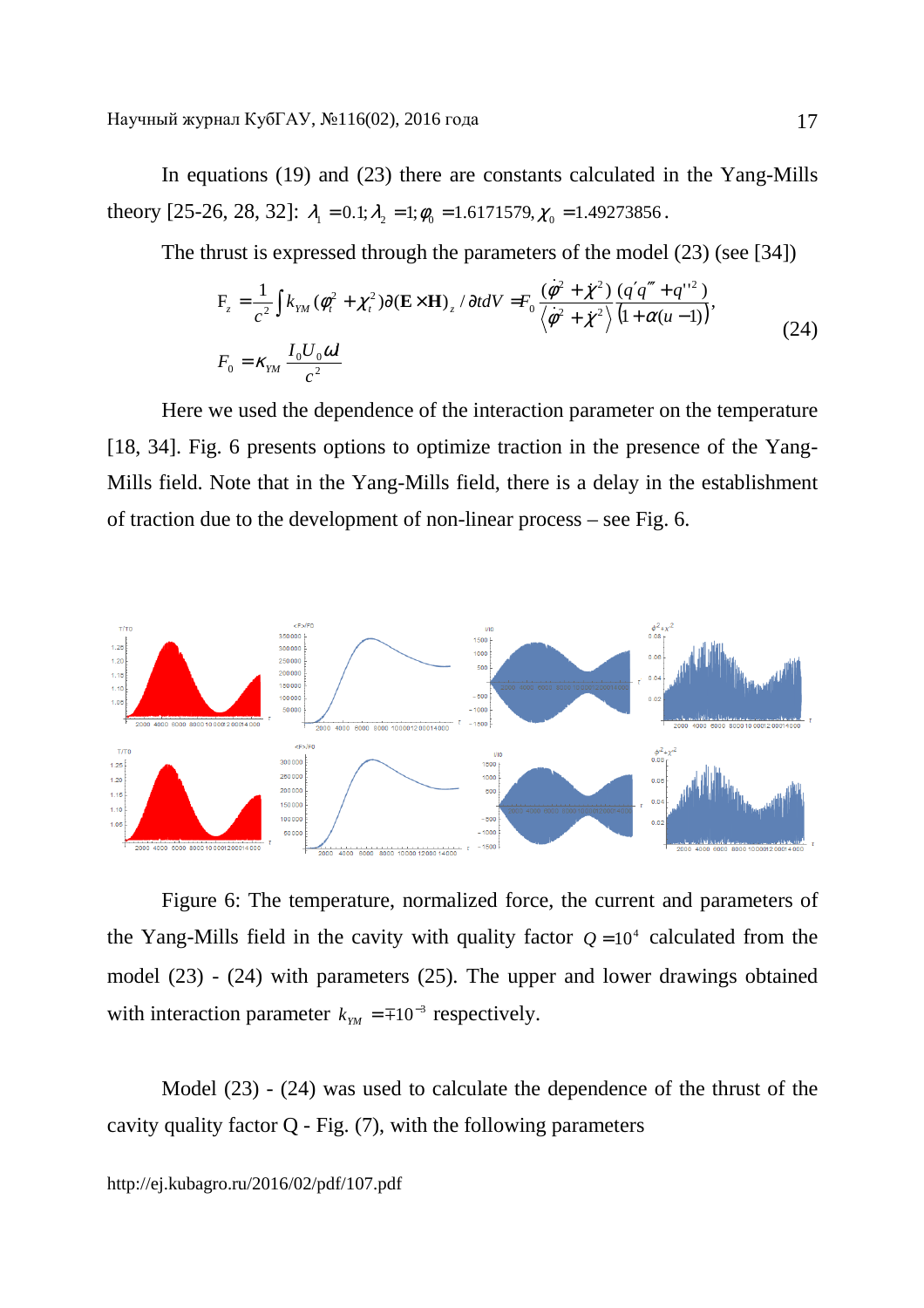$$
\lambda_1 = 0.1; \lambda_2 = 1; \phi_0 = 1.6171579, \chi_0 = 1.49273856; k_{YM} = \pm 10^{-3}; k_{\phi} = k_{\chi} = 10^{-4} \omega^2 / c^2; \alpha = 1.2; \beta = 1.0031; a = 1.0221; b = 10^3; \phi(0) = \chi(0) = 0.01\omega / c; \dot{\phi}(0) = \dot{\chi}(0) = 0.
$$
\n(25)

Comparing the data in Fig. 3 and 7, we find that in the double logarithmic scale the curves of traction depending on the Q qualitatively similar in two models - (12) and (23). Furthermore, it was found that in the investigated range of parameters traction value slightly depends on the sign  $k_{<sub>YM</sub>}$  =  $\pm 10^{-3}$ - left and right in Fig. 7, respectively.



Figure 7: Dependence of normalized thrust of the quality factor Q according to [21] (points) and the normalized force dependent on the parameter Q (solid lines) calculated in the model (23) - (24). The curves on the left and right figures obtained for  $k_{YM} = \pm 10^{-3}$  respectively.

Let consider the question of the implementation of the law of conservation of momentum in the system when there is force such as (12) or (24). Note that the principle of motion of photon rockets and gravitational waves rockets in the metric of the photon rockets [35-37] can be used in modeling the thrust force generated by the wave radiation of any nature - gravitational, electromagnetic or waves in the Yang-Mills field. The basic concept of the rocket in the theories [17, 35-37] and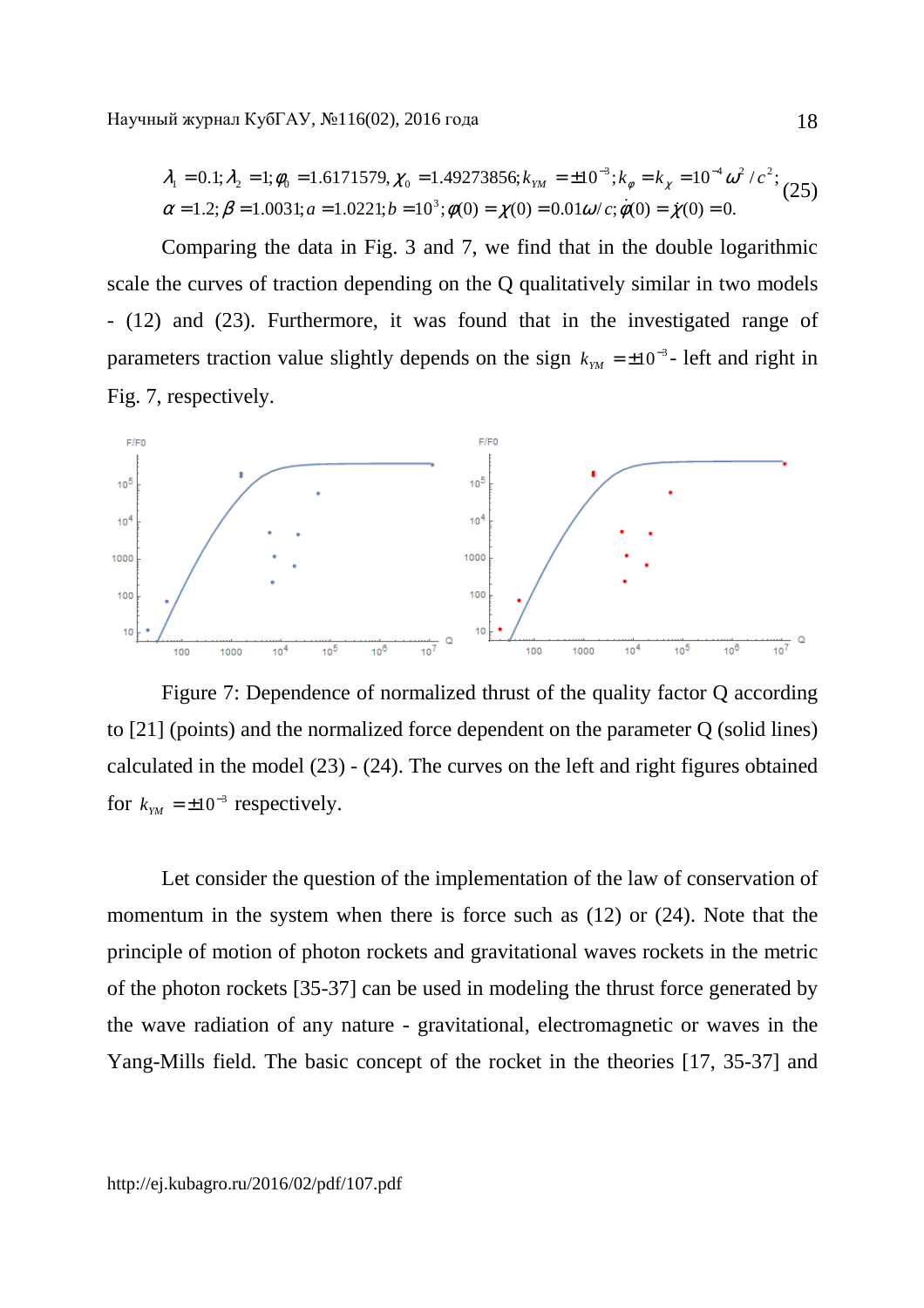others, based on the principle of relativity, is that the mass of the system is reduced by the wave radiation of any nature.

Note that the model (18) describes, as well, particles with mass of  $m_{gl} \approx 1500 MeV/c^2$  called glueballs [24, 38]. This type of waves in the Yang-Mills theory solves the problem of conservation of momentum in the electromagnetic drive.

Indeed, in the emission of photons or weak gravitational waves thrust per unit of power in the case of photonic rocket is about  $F/W = 1/c$ . Using the expression (24), we find out that force scale  $F_0 = \kappa_{\gamma} \frac{I_0 C_0 \omega}{r} \approx W/c$ *c*  $F_0 = \kappa_{YM} \frac{I_0 U_0 \omega l}{a^2} \approx W/$  $\kappa_{\rm w} = \kappa_{\rm w} \frac{I_0 U_0 \omega l}{r^2} \approx W/c$  provided that  $\kappa_{YM} \omega l/c \approx 1$ . Therefore, we have  $F_0/W \approx 1/c = 0.00333564mN/kW$  that coincides with this value for the photon rocket.

The data shown in Fig. 3 and 7 demonstrate that in the electromagnetic drive [6-16] thrust increases by several orders of magnitude compared to photon rockets. In the Yang-Mills theory, this increase can be explained by the fact that nonlinear waves carry momentum from the system more effectively than photons.

In the present study we examined the mechanism of excitation waves in the Yang-Mills field, leading to the appearance of traction effect at resonance of electromagnetic waves in a conical cavity. The inclusion of the Yang-Mills field in the model has a double scientific interest. On the one hand, this model allows us to explain the processes in electromagnetic drive [6-16]. On the other hand, these devices themselves may be used to register the mechanical effects caused by the Yang-Mills field.

### **References**

1. Choueiri E. Y. New dawn of electric rocket// Scientific American 300, 58–65, 2009.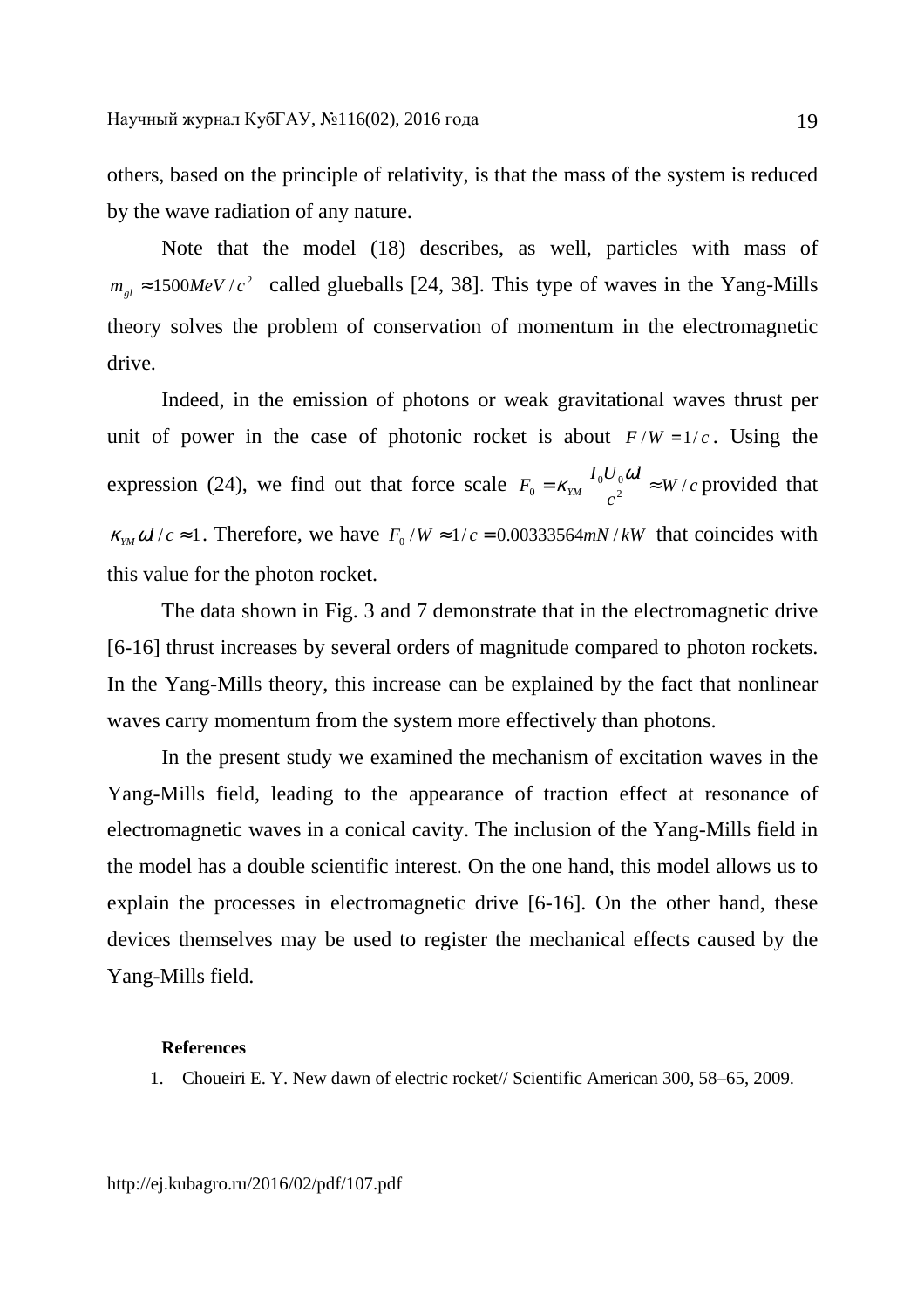2. Hoskins A. W. 30 Years of Electric Propulsion Flight Experience at Aerojet Rocketdyne/ Paper IEPC-2013-439, 33rd International Electric Propulsion Conference, Washington DC, October 2013.

3. Fisher Richard. Defying gravity: UK team claims engine based on microwaves could revolutionise spacecraft propulsion// The Engineer (London) 293 (7663), 5 November 2004.

4. Tom Shelley. No-propellant drive prepares for space and beyond// Eureka Magazine. 14 May 2007.

5. Hambling David. Propellentless Space Propulsion Research Continues// Aviation Week & Space Technology, 5 November, 2012

6. Shawyer Roger. A Theory of Microwave Propulsion for Spacecraft// New Scientist. September 2006

7. Shawyer Roger. Second generation EmDrive propulsion applied to SSTO launcher and interstellar probe// Acta Astronautica 116: 166–174, 2015.

8. Shawyer Roger. Microwave Propulsion - Progress in the EmDrive Programme/ 59th International Astronautical Congress (IAC 2008). Glasgow, U.K.: International Astronautical Federation, 29 September – 3 October 2008.

9. Yang Juan, Wang Yuquan, Li Pengfei, Wang Yang, Wang Yunmin, Ma Yanjie. Net thrust measurement of propellantless microwave thrusters// Acta Physica Sinica (in Chinese), Chinese Physical Society, 2012, http://wulixb.iphy.ac.cn

10. Yang Juan, Wang Yu-Quan, Ma Yan-Jie, Li Peng-Fei, Yang Le, Wang Yang, He Guo-Qiang. Prediction and experimental measurement of the electromagnetic thrust generated by a microwave thruster system// Chinese Physics B (IOP Publishing) 22, 5 May 2013.

11. Shi Feng, Yang Juan, Tang Ming-Jie, Luo Li-Tao, Wang Yu-Quan. Resonance experiment on a microwave resonator system// Acta Physica Sinica (in Chinese) (Chinese Physical Society) 63 (15), September 2014.

12. ZHU Yu, YANG Juan, MA Nan. The Performance Analysis of Microwave Thrust Without Propellant Based On The Quantum Theory// Journal of Astronautics (in Chinese) 29 (5): 1612–1615, September 2008.

13. White Harold, March Paul, Nehemiah Williams, O'Neill William. Eagleworks Laboratories: Advanced Propulsion Physics Research. -NASA Technical Reports Server (NTRS) (Technical report) (NASA). JSC-CN-25207, 5 December 2011.

14. Brady David A., White Harold G., March Paul, Lawrence James T., Davies Franck J. Anomalous Thrust Production from an RF Test Device Measured on a Low-Thrust Torsion Pendulum/ 50th AIAA/ASME/SAE/ASEE Joint Propulsion Conference. American Institute of Aeronautics and Astronautics, – NASA, 30 July 2014.

15. Fetta Guido P. Numerical and Experimental Results for a Novel Propulsion Technology Requiring no On-Board Propellant/50th AIAA/ASME/SAE/ASEE Joint Propulsion Conference. American Institute of Aeronautics and Astronautics. 30 August 2014

16. Brady D.A., White H.G., March P., Lawrence J.T., Davies F.J. Anomalous Thrust production from an RF Test Device Measured on Low-Thrust Torsion Pendulum// AIAA 2014- 4029.

17. Трунев А.П. Принцип относительности и теория движителя электромагнитного типа// Политематический сетевой электронный научный журнал Кубанского государственного аграрного университета (Научный журнал КубГАУ) [Электронный ресурс]. – Краснодар: КубГАУ, 2015. – №10(114). С. 812 – 836. – IDA [article ID]: 1141510061. – Режим доступа: http://ej.kubagro.ru/2015/10/pdf/61.pdf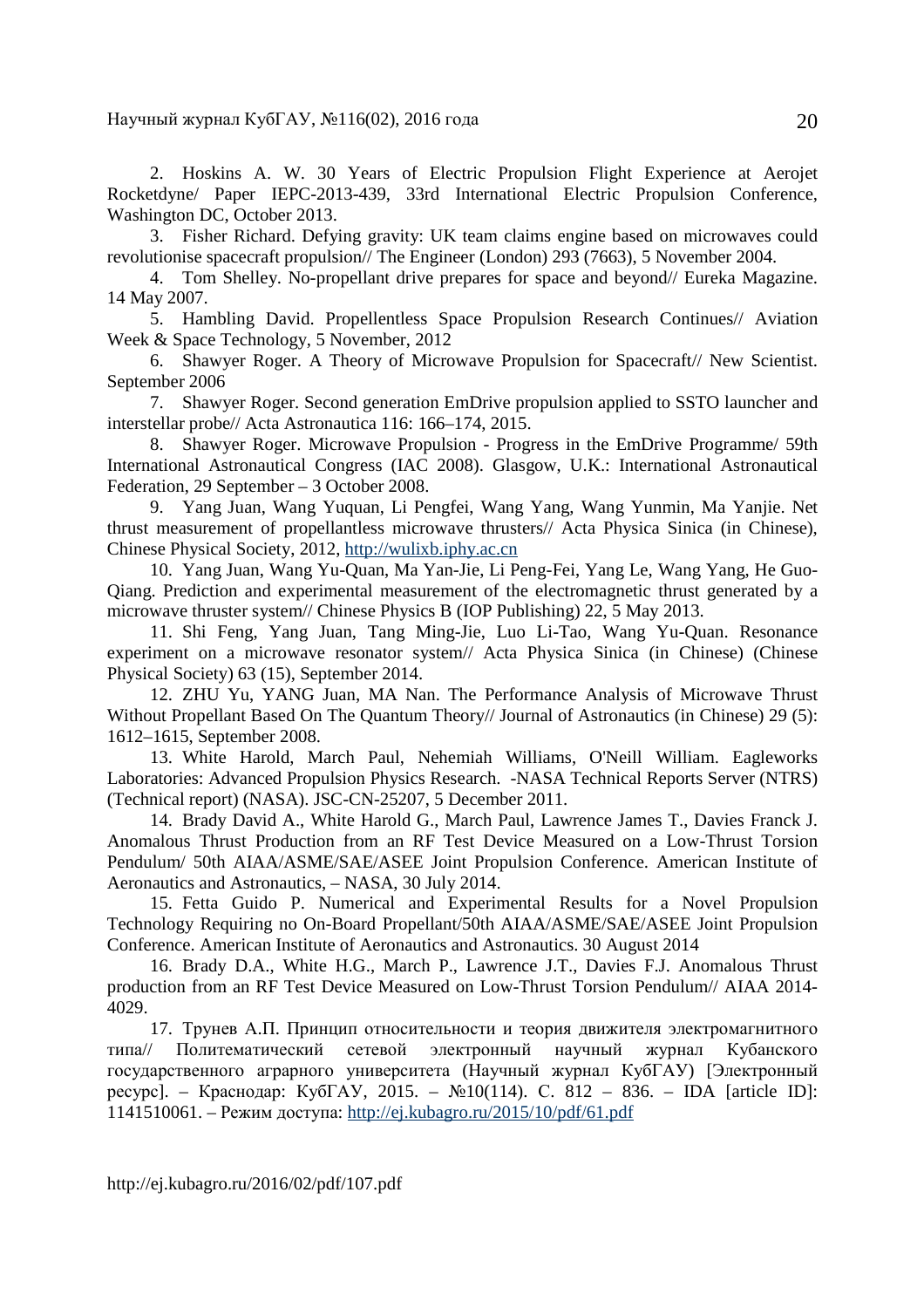18. Трунев А.П. Теория движителя электромагнитного типа с учетом тока элементарных частиц и поляризации вакуума / А.П. Трунев // Политематический сетевой электронный научный журнал Кубанского государственного аграрного университета (Научный журнал КубГАУ) [Электронный ресурс]. – Краснодар: КубГАУ, 2016. – №01(115). С. 1247 – 1269. – IDA [article ID]: 1151601080. – Режим доступа: http://ej.kubagro.ru/2016/01/pdf/80.pdf .

19. Абрагам-Беккер. Теория электричества. – М., ОНТИ, 1936.

20. Л.Д. Ландау, Е.М. Лифшиц. Электродинамика сплошных сред. – М., Наука, 1982.

21. Experimental Results/ emdrive.wiki/Main\_Page

22. Greg Egan. Resonant Modes of a Conical Cavity/

http://www.gregegan.net/SCIENCE/Cavity/Cavity.html

23. Higgins A.J. Reconciling a Reactionless Propulsive Drive with the First Low of Thermodynamics// arXiv:1506.00494v1, 7 May 2015.

24. Dzhunushaliev V.D. Phase transition for gluon field: a qualitative analysis // Политематический сетевой электронный научный журнал Кубанского государственного аграрного университета (Научный журнал КубГАУ) [Электронный ресурс]. – Краснодар: КубГАУ, 2013. – №06(090). С. 1051 – 1061. – IDA [article ID]: 0901306071. – Режим доступа: http://ej.kubagro.ru/2013/06/pdf/71.pdf

25. Трунев А.П. Усилитель поля Янга-Миллса// Политематический сетевой электронный научный журнал Кубанского государственного аграрного университета (Научный журнал КубГАУ) [Электронный ресурс]. – Краснодар: КубГАУ, 2015. – №07(111). С. 1202 – 1228. – IDA [article ID]: 1111507077. – Режим доступа: http://ej.kubagro.ru/2015/07/pdf/77.pdf

26. Трунев А.П. Конденсатор поля Янга-Миллса// Политематический сетевой электронный научный журнал Кубанского государственного аграрного университета (Научный журнал КубГАУ) [Электронный ресурс]. – Краснодар: КубГАУ, 2015. – №08(112). С. 2014 – 2034. – IDA [article ID]: 1121508145. – Режим доступа: http://ej.kubagro.ru/2015/08/pdf/145.pdf

27. Девитт Б.С. Динамическая теория групп и полей. – Москва, Наука, 1987.

28. Dzhunushaliev V. Scalar model of the glueball// Hadronic J. Suppl. 19, 185, 2004.

29. Трунев А.П. Динамика преонов и структура кварков и лептонов / А.П. Трунев // Политематический сетевой электронный научный журнал Кубанского государственного аграрного университета (Научный журнал КубГАУ) [Электронный ресурс]. – Краснодар: КубГАУ, 2013. – №04(088). С. 895 – 926. – IDA [article ID]: 0881304064. – Режим доступа: http://ej.kubagro.ru/2013/04/pdf/64.pdf

30. Кривоносов Л.Н., Лукьянов В.А. Связь уравнений Янга-Миллса с уравнениями Эйнштейна и Максвелла// Journal of Siberian Federal University, Mathematics & Physics 2009, 2(4), 432-448.

31. Кривоносов Л.Н., Лукьянов В.А. Решение уравнений Янга-Миллса для центрально-симметрической метрики при наличии электромагнитного поля./ Пространство, время и фундаментальные взаимодействия, Вып.3, 2013.

32. Matinyan S. Chaos in the Yang-Mills theory and cosmology: quantum aspects// arXiv:hep-th/0612102v1, 11 Dec 2006.

33. Трунев А.П. Моделирование нелинейных цветовых колебаний в теории Янга-Миллса / А.П. Трунев // Политематический сетевой электронный научный журнал Кубанского государственного аграрного университета (Научный журнал КубГАУ)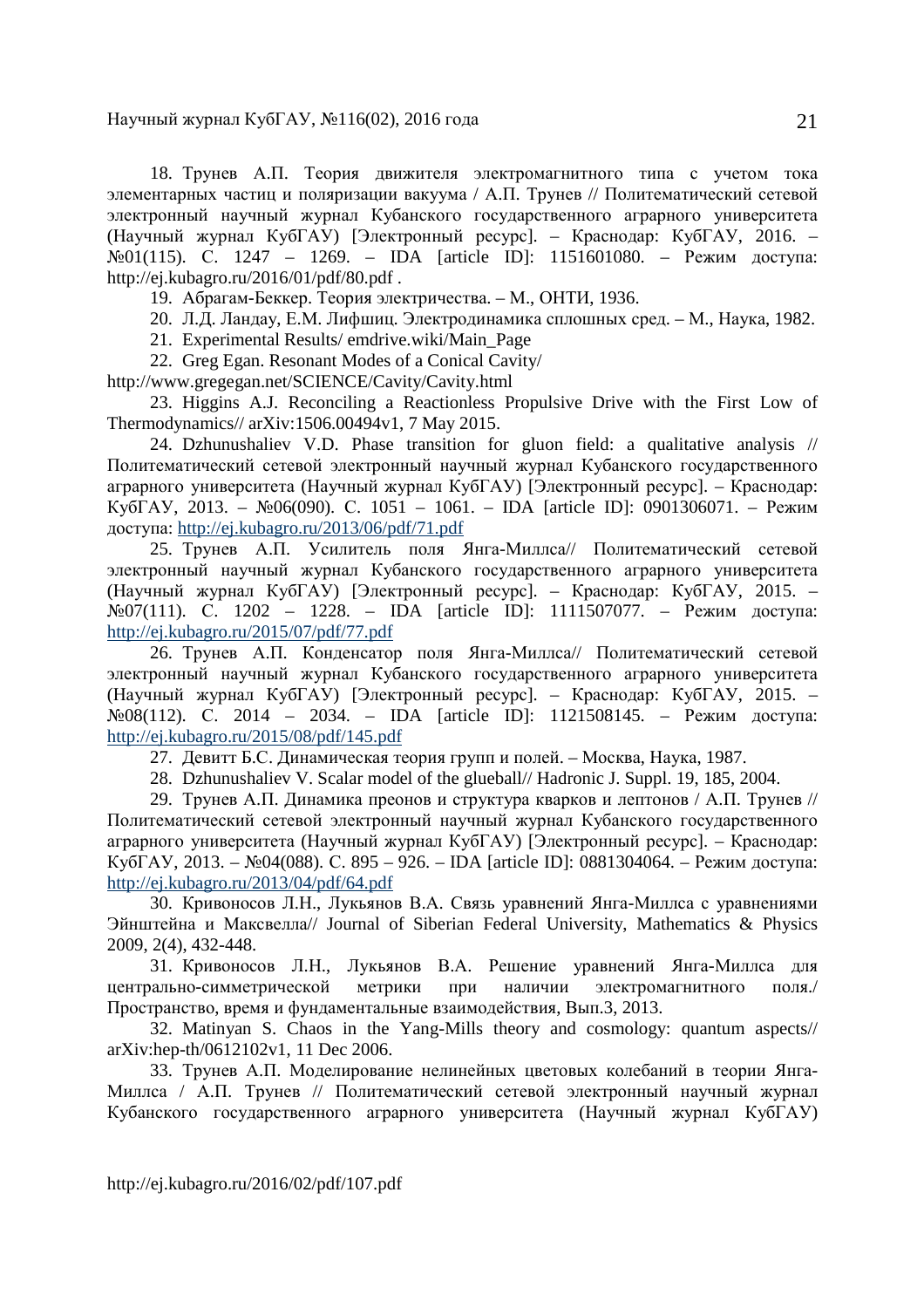[Электронный ресурс]. – Краснодар: КубГАУ, 2015. – №06(110). С. 1654 – 1673. – IDA [article ID]: 1101506108. – Режим доступа: http://ej.kubagro.ru/2015/06/pdf/108.pdf

34. Трунев А.П. Динамическая модель движителя электромагнитного типа / Трунев А.П. // Политематический сетевой электронный научный журнал Кубанского государственного аграрного университета (Научный журнал КубГАУ) [Электронный ресурс]. – Краснодар: КубГАУ, 2016. – №02(116). – IDA [article ID]: 1161602105. – Режим доступа: http://ej.kubagro.ru/2016/02/pdf/105.pdf

35. Bonnor W. B. The photon rockets// Class. Quantum Grav., 11:2007, 1994.

36. Bonnor W. B. Another photon rocket// Class. Quantum Grav. 13 (1996), 277.

37. Bonnor W.B. and Piper M.S. The gravitational wave rocket//Class.Quant.Grav. 14 (1997) 2895-2904.

38. Ochs W. The Status of Glueballs//J. Phys. G. 40, 6, 2013.

#### **References**

1. Choueiri E. Y. New dawn of electric rocket// Scientific American 300, 58–65, 2009.

2. Hoskins A. W. 30 Years of Electric Propulsion Flight Experience at Aerojet Rocketdyne/ Paper IEPC-2013-439, 33rd International Electric Propulsion Conference, Washington DC, October 2013.

3. Fisher Richard. Defying gravity: UK team claims engine based on microwaves could revolutionise spacecraft propulsion// The Engineer (London) 293 (7663), 5 November 2004.

4. Tom Shelley. No-propellant drive prepares for space and beyond// Eureka Magazine. 14 May 2007.

5. Hambling David. Propellentless Space Propulsion Research Continues// Aviation Week & Space Technology, 5 November, 2012

6. Shawyer Roger. A Theory of Microwave Propulsion for Spacecraft// New Scientist. September 2006

7. Shawyer Roger. Second generation EmDrive propulsion applied to SSTO launcher and interstellar probe// Acta Astronautica 116: 166–174, 2015.

8. Shawyer Roger. Microwave Propulsion - Progress in the EmDrive Programme/ 59th International Astronautical Congress (IAC 2008). Glasgow, U.K.: International Astronautical Federation, 29 September – 3 October 2008.

9. Yang Juan, Wang Yuquan, Li Pengfei, Wang Yang, Wang Yunmin, Ma Yanjie. Net thrust measurement of propellantless microwave thrusters// Acta Physica Sinica (in Chinese), Chinese Physical Society, 2012, http://wulixb.iphy.ac.cn

10. Yang Juan, Wang Yu-Quan, Ma Yan-Jie, Li Peng-Fei, Yang Le, Wang Yang, He Guo-Qiang. Prediction and experimental measurement of the electromagnetic thrust generated by a microwave thruster system// Chinese Physics B (IOP Publishing) 22, 5 May 2013.

11. Shi Feng, Yang Juan, Tang Ming-Jie, Luo Li-Tao, Wang Yu-Quan. Resonance experiment on a microwave resonator system// Acta Physica Sinica (in Chinese) (Chinese Physical Society) 63 (15), September 2014.

12. ZHU Yu, YANG Juan, MA Nan. The Performance Analysis of Microwave Thrust Without Propellant Based On The Quantum Theory// Journal of Astronautics (in Chinese) 29 (5): 1612–1615, September 2008.

13. White Harold, March Paul, Nehemiah Williams, O'Neill William. Eagleworks Laboratories: Advanced Propulsion Physics Research. -NASA Technical Reports Server (NTRS) (Technical report) (NASA). JSC-CN-25207, 5 December 2011.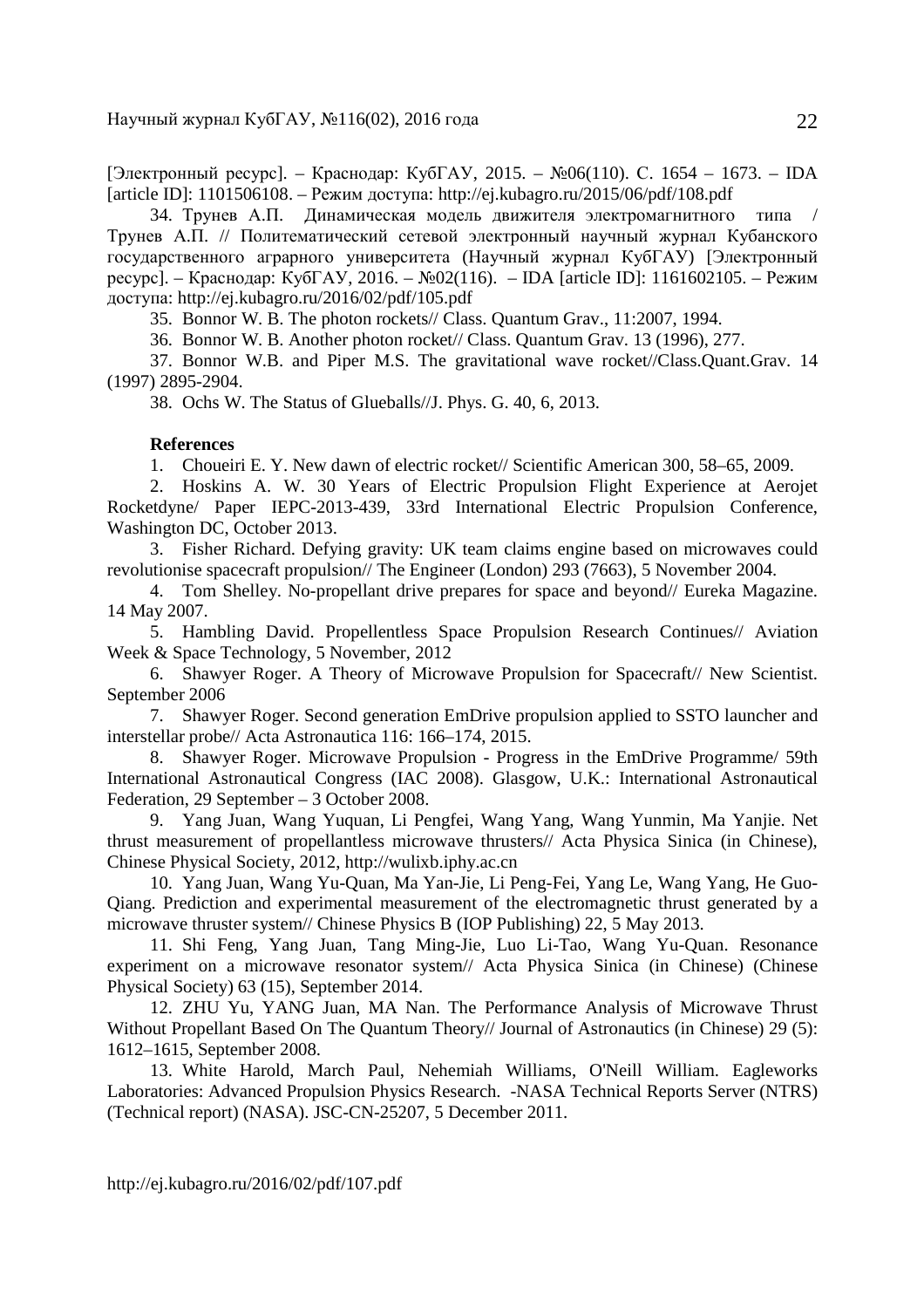14. Brady David A., White Harold G., March Paul, Lawrence James T., Davies Franck J. Anomalous Thrust Production from an RF Test Device Measured on a Low-Thrust Torsion Pendulum/ 50th AIAA/ASME/SAE/ASEE Joint Propulsion Conference. American Institute of Aeronautics and Astronautics, – NASA, 30 July 2014.

15. Fetta Guido P. Numerical and Experimental Results for a Novel Propulsion Technology Requiring no On-Board Propellant/50th AIAA/ASME/SAE/ASEE Joint Propulsion Conference. American Institute of Aeronautics and Astronautics. 30 August 2014

16. Brady D.A., White H.G., March P., Lawrence J.T., Davies F.J. Anomalous Thrust production from an RF Test Device Measured on Low-Thrust Torsion Pendulum// AIAA 2014- 4029.

17. Trunev A.P. Princip otnositel'nosti i teorija dvizhitelja jelektromagnitnogo tipa// Politematicheskij setevoj jelektronnyj nauchnyj zhurnal Kubanskogo gosudarstvennogo agrarnogo universiteta (Nauchnyj zhurnal KubGAU) [Jelektronnyj resurs]. – Krasnodar: KubGAU, 2015. – №10(114). S. 812 – 836. – IDA [article ID]: 1141510061. – Rezhim dostupa: http://ej.kubagro.ru/2015/10/pdf/61.pdf

18. Trunev A.P. Teorija dvizhitelja jelektromagnitnogo tipa s uchetom toka jelementarnyh chastic i poljarizacii vakuuma / A.P. Trunev // Politematicheskij setevoj jelektronnyj nauchnyj zhurnal Kubanskogo gosudarstvennogo agrarnogo universiteta (Nauchnyj zhurnal KubGAU) [Jelektronnyj resurs]. – Krasnodar: KubGAU, 2016. – №01(115). S. 1247 – 1269. – IDA [article ID]: 1151601080. – Rezhim dostupa: http://ej.kubagro.ru/2016/01/pdf/80.pdf .

19. Abragam-Bekker. Teorija jelektrichestva. – M., ONTI, 1936.

20. L.D. Landau, E.M. Lifshic. Jelektrodinamika sploshnyh sred. – M., Nauka, 1982.

21. Experimental Results/ emdrive.wiki/Main\_Page

22. Greg Egan. Resonant Modes of a Conical Cavity/ http://www.gregegan.net/SCIENCE/Cavity/Cavity.html

23. Higgins A.J. Reconciling a Reactionless Propulsive Drive with the First Low of Thermodynamics// arXiv:1506.00494v1, 7 May 2015.

24. Dzhunushaliev V.D. Phase transition for gluon field: a qualitative analysis // Politematicheskij setevoj jelektronnyj nauchnyj zhurnal Kubanskogo gosudarstvennogo agrarnogo universiteta (Nauchnyj zhurnal KubGAU) [Jelektronnyj resurs]. – Krasnodar: KubGAU, 2013. – №06(090). S. 1051 – 1061. – IDA [article ID]: 0901306071. – Rezhim dostupa: http://ej.kubagro.ru/2013/06/pdf/71.pdf

25. Trunev A.P. Usilitel' polja Janga-Millsa// Politematicheskij setevoj jelektronnyj nauchnyj zhurnal Kubanskogo gosudarstvennogo agrarnogo universiteta (Nauchnyj zhurnal KubGAU) [Jelektronnyj resurs]. – Krasnodar: KubGAU, 2015. – №07(111). S. 1202 – 1228. – IDA [article ID]: 1111507077. – Rezhim dostupa: http://ej.kubagro.ru/2015/07/pdf/77.pdf

26. Trunev A.P. Kondensator polja Janga-Millsa// Politematicheskij setevoj jelektronnyj nauchnyj zhurnal Kubanskogo gosudarstvennogo agrarnogo universiteta (Nauchnyj zhurnal KubGAU) [Jelektronnyj resurs]. – Krasnodar: KubGAU, 2015. – №08(112). S. 2014 – 2034. – IDA [article ID]: 1121508145. – Rezhim dostupa: http://ej.kubagro.ru/2015/08/pdf/145.pdf

27. Devitt B.S. Dinamicheskaja teorija grupp i polej. – Moskva, Nauka, 1987.

28. Dzhunushaliev V. Scalar model of the glueball// Hadronic J. Suppl. 19, 185, 2004.

29. Trunev A.P. Dinamika preonov i struktura kvarkov i leptonov / A.P. Trunev // Politematicheskij setevoj jelektronnyj nauchnyj zhurnal Kubanskogo gosudarstvennogo agrarnogo universiteta (Nauchnyj zhurnal KubGAU) [Jelektronnyj resurs]. – Krasnodar: KubGAU, 2013. – №04(088). S. 895 – 926. – IDA [article ID]: 0881304064. – Rezhim dostupa: http://ej.kubagro.ru/2013/04/pdf/64.pdf